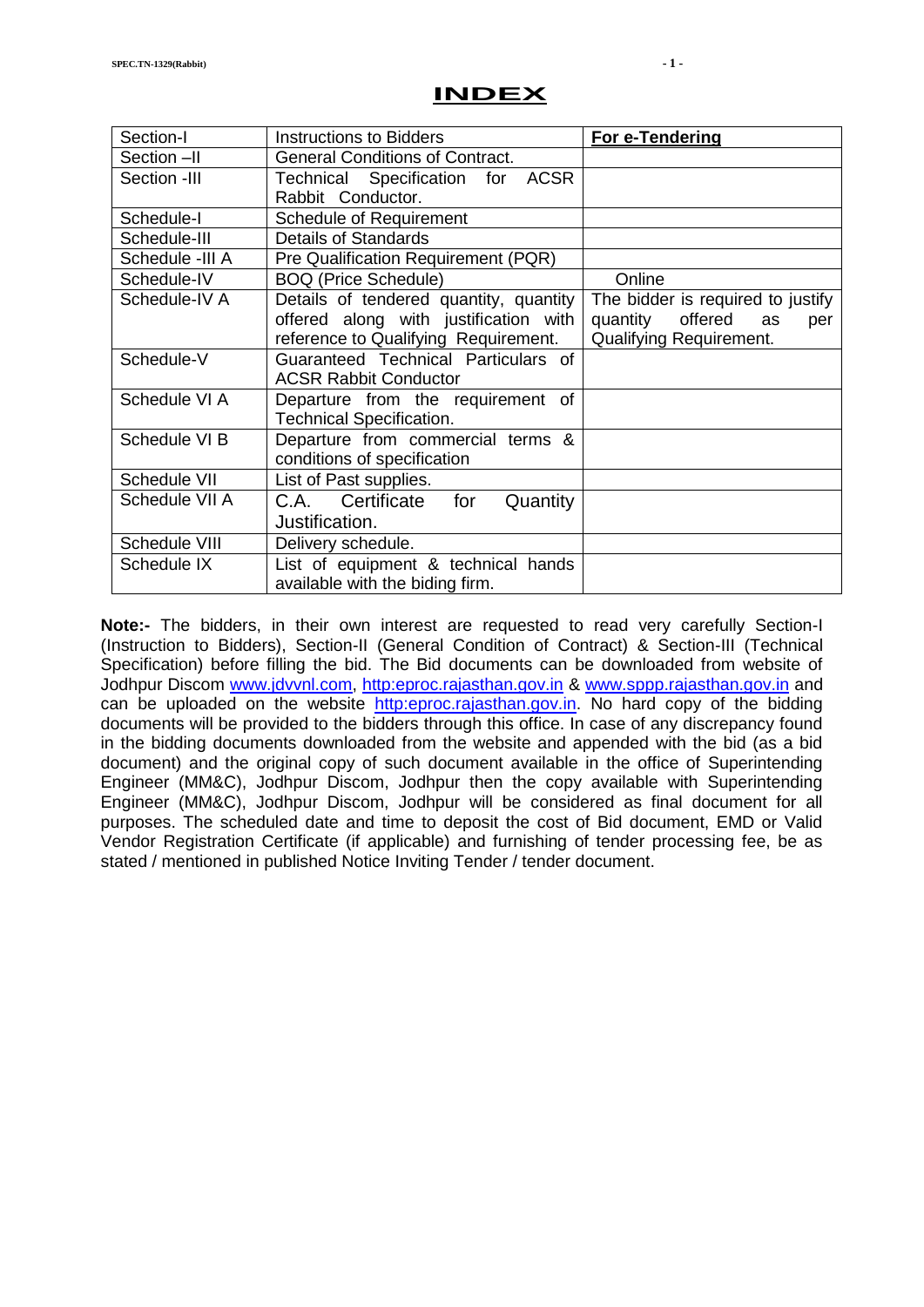#### **TELEPHONE: 0291-2742223 TELE FAX: 0291-2746539**

#### **TENDER DOCUMENTS FOR PURCHASE OF ACSR RABBIT CONDUCTOR AGAINST SPECIFICATION NO. JdVVNL/SE(MM&C)/EIIAII/TN-1329**

---------------------------------------------------------------------------------------------------

| S.No.      | Name of Item                                                              |                 | <b>Quantity (Approx)</b>                                                      |  |
|------------|---------------------------------------------------------------------------|-----------------|-------------------------------------------------------------------------------|--|
| 1          | <b>ACSR Rabbit Conductor</b>                                              |                 | 1,771 Kms.                                                                    |  |
|            | LAST DATE AND TIME FOR :<br>DOWNLOAD OF BID<br><b>DOCUMENT</b>            |                 | 12.07.2017 UPTO 6:00 P.M.                                                     |  |
|            | LAST DATE AND TIME FOR :<br><b>SUBMISSION OF BID</b><br>DOCUMENT (Online) |                 | 13.07.2017 UPTO 12:00 P.M.                                                    |  |
|            | DATE AND TIME OF<br><b>OPENING OF BID</b>                                 |                 | 13.07.2017 AT 03:00 P.M.                                                      |  |
|            | EARNEST MONEY TO BE :<br><b>DEPOSITED</b>                                 |                 | Rs. 2,00,000/-(Rs. Two Lacs)                                                  |  |
|            | <b>VENDOR REGISTRATION</b><br><b>CLASS</b>                                | $\sim$ 10 $\pm$ | Category "A "                                                                 |  |
|            | <b>COST OF THE</b><br><b>SPECIFICATION</b>                                |                 | RS.2,500.00 (non refundable)                                                  |  |
| <b>FEE</b> | <b>TENDER PROCESSING</b>                                                  |                 | RS.1000.00 (non refundable)                                                   |  |
|            | <b>VALIDITY</b>                                                           |                 | <b>120 DAYS FROM THE NEXT</b><br>DATE OF OPENING OF<br>TECHNO-COMMERCIAL BID. |  |

**Note:-** The bidders, in their own interest are requested to read very carefully Section-I (Instruction to Bidders), Section-II (General Condition of Contract) & Section-III (Technical Specification) before filling the bid. The Bid documents can be downloaded from website of Jodhpur Discom [www.jdvvnl.com,](http://www.jdvvnl.com/) [http:eproc.rajasthan.gov.in](Specs%20Section-III%20.doc) & [www.sppp.rajasthan.gov.in](http://www.sppp.rajasthan.gov.in/) and can be uploaded on the website [http:eproc.rajasthan.gov.in.](file:\\192.168.16.65\sk%20bhati%20sir\d\S%20K%20Bhati%20c%20drive\ss\SKB\Bhati-08\TN-937%20Onwards%20(2013-14)\TN-943%2033%20KV%20Pin%20Insulator\Specs%20Section-III%20.doc) No hard copy of the bidding documents will be provided to the bidders through this office. In case of any discrepancy found in the bidding documents downloaded from the website and appended with the bid (as a bid document) and the original copy of such document available in the office of Superintending Engineer (MM&C), Jodhpur Discom, Jodhpur then the copy available with Superintending Engineer (MM&C), Jodhpur Discom, Jodhpur will be considered as final document for all purposes. The scheduled date and time to deposit the cost of Bid document, EMD or Valid Vendor Registration Certificate (if applicable) and furnishing of tender processing fee, be as stated / mentioned in published Notice Inviting Tender / tender document.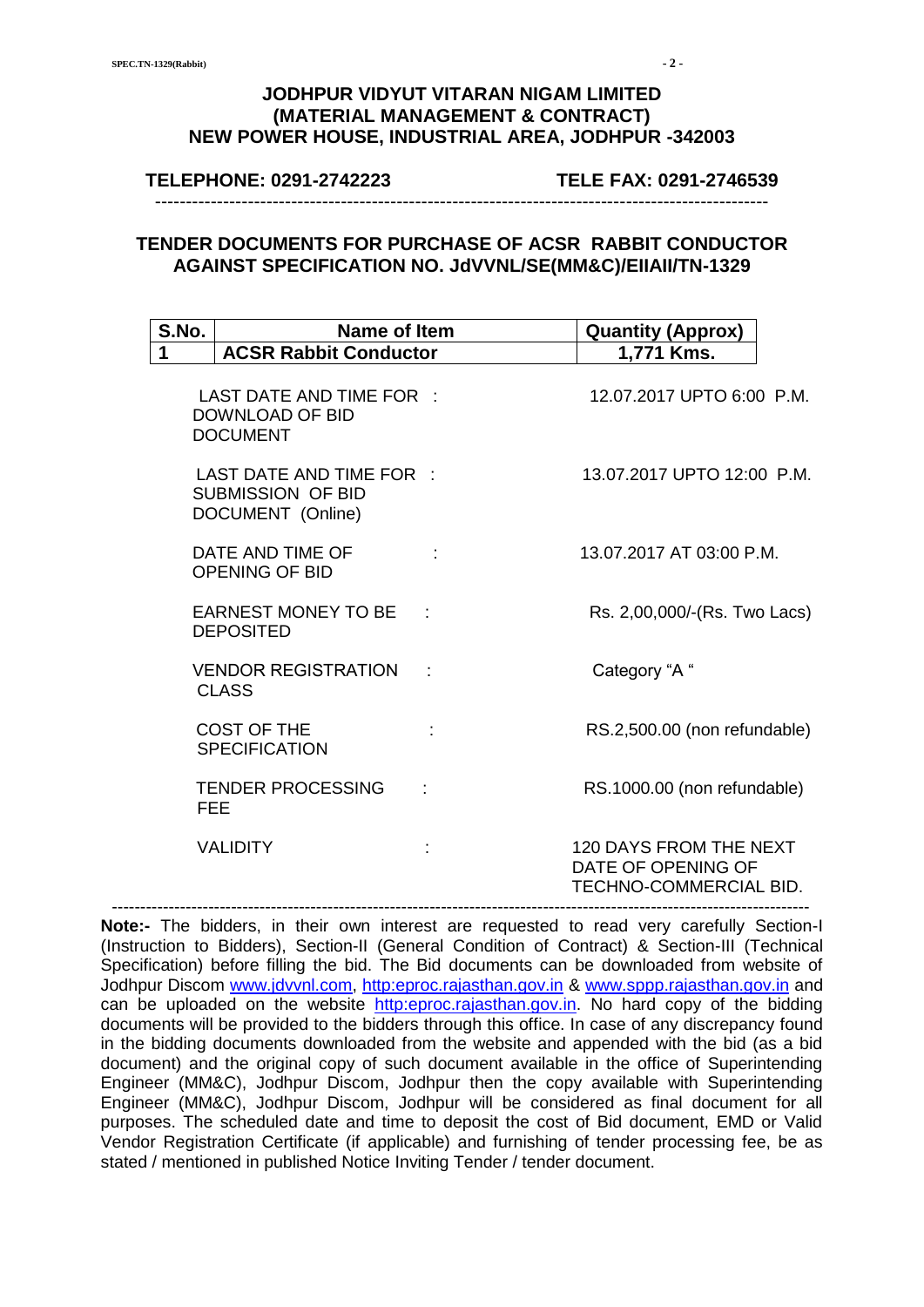# **SECTION-III --------------------**

# **TECHNICAL SPECIFICATION FOR ACSR RABBIT CONDUCTOR AGAINST TN-1329**

#### ---------------------------------------------------------------------------------------------------------------- **1. SCOPE**

1.1 This section provides for manufacture, testing before **dispatch, supply and delivery** F.O.R Destination of Aluminium Conductor, Galvanized Steel reinforced (ACSR) Conductor for satisfactory operation in various lines and substations. The conductor should conform to latest IS. The requirement of various type of Conductor shall be as per Schedule of Requirement Annexed with this Section at Schedule-I. It may be noted that the requirement indicated in the Schedule is tentative and may vary at the time of placement of order.

1.2 Aluminium Conductor with galvanized Steel re-inforcement shall be conforming to IS: 398(Pt.2)/1996 with latest amendments if any, supplied on non returnable strong wooden drums generally conforming to IS: 1778/1981 (Latest).

 **The bidders should be a manufacturer of offered Conductor. The Offers from sole selling agents / authorized dealer shall not be entertained. The firms (manufacturers) must posses valid ISI License for the offered Conductor. The technical bid of the bidders shall be considered for opening in absence of nonfurnishing of above required ISI License along with the bid. However, price bid of the responsive bidders shall only be opened if bidder furnishes above required ISI License up to the official working hours of one working day prior to the scheduled / notified date of opening of price bid, alongwith undertaking on NJS of Rs. 100.00 duly notorised that BIS License so furnished is valid till date and same has not been withdrawn / cancelled by Bureau of Indian Standard, failing which price bid of the bidder shall not be opened. The bids from trading firms shall not be considered.**

#### 2. **CLIMATIC CONDITIONS:**

| i) Peak ambient temperature<br>in shade.                                     | $50 \text{ deg}$ . $C$ |
|------------------------------------------------------------------------------|------------------------|
| ii) Maximum average ambient<br>temperature in a 24 hours period<br>in shade. | $40 \text{ deg.C}$     |
| iii) Min. ambient air temperature in shade                                   | $(-)$ 5 deg.C          |
| iv) Maximum temperature attainable<br>by an object exposed to sun.           | 60 deg.C               |
| v) Maximum relative humidity.                                                | 100%                   |
| vi) Average number of thunder                                                | 40                     |
| storm days per annum.<br>vii) Average number of rainy days<br>per annum.     | 100                    |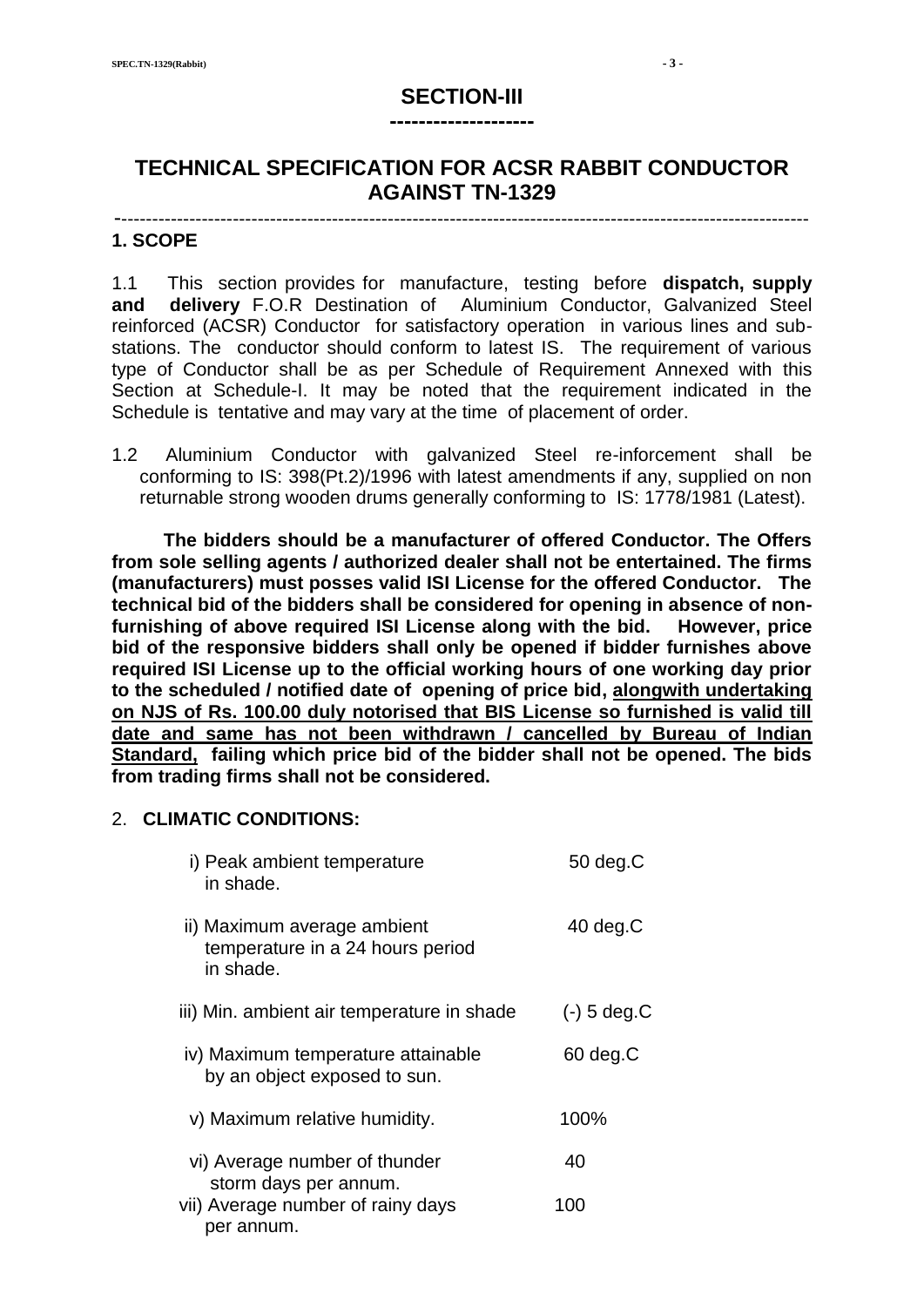| viii) Average annual rainfall                           | 10 to 100 cm     |  |
|---------------------------------------------------------|------------------|--|
| ix) Number of months of tropical<br>Monsoon conditions. | 4 months         |  |
| x) Maximum wind pressure.                               | 100 kg/ Sq. Mtr. |  |
| xi) Altitude not exceeding                              | 1000 M           |  |

#### 3. **GENERAL TECHNICAL REQUIREMENT OF ACSR CONDUCTORS**:

 The technical particulars shall be furnished strictly in the proforma attached at Schedule-V-A of this specification. The specific values must be indicated against each column and no 'dash'. 'dot', 'blank' or as per IS word should be indicated in this schedule. The technical suitability shall be adjudged from the values furnished in the clause 3.2 "PRINCIPAL PARAMETERS".

 The ACSR conductor shall comply in all respect with IS: 398(Part.2)/1996 with latest amendment, if any from the date of its applicability. Any departure from the standard be indicated in Schedule-III

#### 3.1 **MATERIAL**

 The material offered shall be of the best quality and workmanship. The conductor shall be constructed from hard drawn aluminum and galvanized steel wires which have the mechanical and electrical properties specified in Tables 1 & 2 of IS:398(Part.2)/1996 with latest amendment, if any, The Zinc coating on the galvanized steel wires may be applied in accordance with IS:4826/1979 with latest amendment if any. The EC Grade Aluminium rods for use in the manufacture of Aluminium Wires shall conform to IS:5484/1978 amended up to date. The zinc used for galvanizing shall be Electro type High Grade Zinc not less than 99.95 percent purity. It shall conform to and satisfy all the requirements of IS:209/1992 amended up to date. Galvanized Steel Wire should comply mechanical properties as per Table 2 of IS:398 (Part.2)/1996 amended upto date. The chemical composition is as per Annexure-C of IS:398 (Part.2)/1996 amended upto date.

#### 3.2 **PRINCIPAL PARAMETERS**:

| <b>PARTICULAR</b>                         | <b>ACSR RABBIT</b> |  |
|-------------------------------------------|--------------------|--|
| Stranding and<br>a)                       | $6/3.35$ Al.       |  |
| wire diameter (mm)                        | $1/3.35$ St.       |  |
| b) Number of strands                      |                    |  |
| <b>Central Steel wire</b>                 |                    |  |
| Aluminium                                 | 6                  |  |
| c) Sectional area of aluminium (Sq. mm)   | 52.88              |  |
| d) Total Sectional area (Sq. mm)<br>61.70 |                    |  |
| e) Overall diameter (mm) (Approx.)        | 10.05              |  |

The details of ACSR Rabbit Conductor are tabulated below:-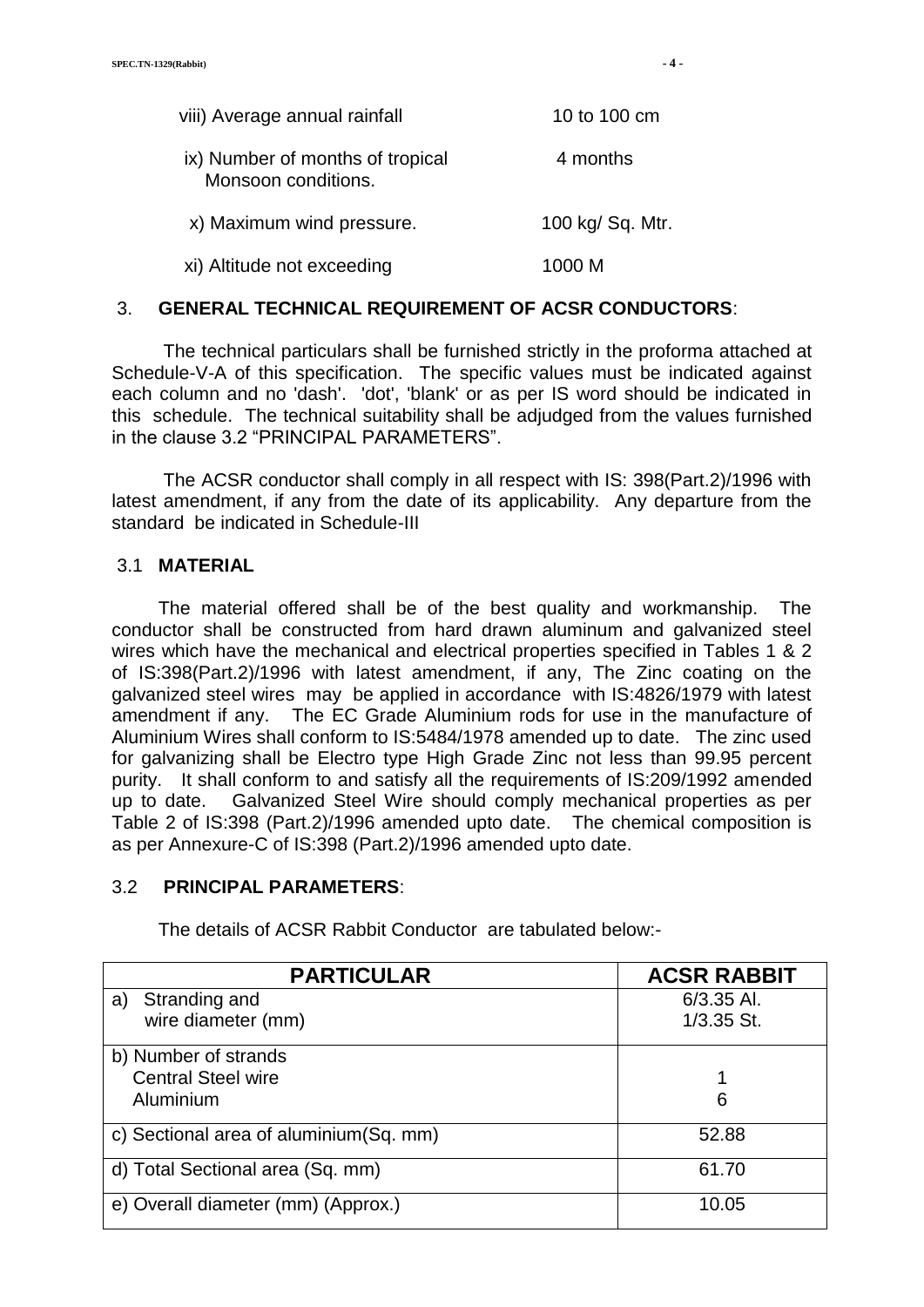| f) Weight (Kg/Km) (Approx.)                               | 214.00         |
|-----------------------------------------------------------|----------------|
| g) Calculated max. DC resistance at 20 Deg. C (Ohm./ Km.) | 0.5524         |
| h) Approx. calculated breaking load (KN)                  | 18.25          |
| i) Modulus of elasticity (GN/Sq. meter)                   | 79             |
| j) Coefficient of liner Expansion per deg C.              | $19.1x10^{-6}$ |

3.3 The details of aluminium strands are as follows:

| <b>PARTICULAR</b>                                        | <b>ACSR Rabbit</b> |
|----------------------------------------------------------|--------------------|
| a) Min. Breaking load of strand before stranding (KN)    | 1.43               |
| b) Min. Breaking load of strand after stranding (KN)     | 1.36               |
| c) Max. D.C. Resistance of strand at 20 Deg. C (ohm/Km.) | 3.265              |
| d) Diameter mm                                           |                    |
| Nominal                                                  | 3.35               |
| Minimum                                                  | 3.32               |
| Maximum                                                  | 3.38               |
| e) Mass (Kg/Km.)                                         | 23.82              |

#### 3.4 The details of steel strands are as follows:

| <b>PARATICULAR</b>                                       | <b>ACSR Rabbit</b>    |
|----------------------------------------------------------|-----------------------|
| i) Min. Breaking load of strand before stranding (KN)    | 11.58                 |
| ii) Min. Breaking load of strand after stranding (KN)    | 11.00                 |
| iii) Diameter mm                                         |                       |
| Nominal<br>a)                                            | 3.35                  |
| Max./Min<br>b)                                           | 3.42/3.28             |
| iv) Zinc coating testing                                 | 3 dips of 1 min. each |
| v) Min. weight of zinc coating GM/ Sq. Mtr.              | 237.5                 |
| vi) Mass of strand at normal diameter of strand(Kg./Km.) | 68.75                 |

#### 3.5 **Tolerance on normal sizes**:

 The tolerance in diameter of aluminium wires and steel wire used in the manufacture of ACSR shall be allowed as per IS: 398/ (Part-2) /1996 amended upto date.

# 3.6 **Stranding :**

3.6.1 The wires used in the construction of a galvanized steel reinforced aluminium conductor shall before stranding, satisfy all the relevant requirements of this specification and relevant IS.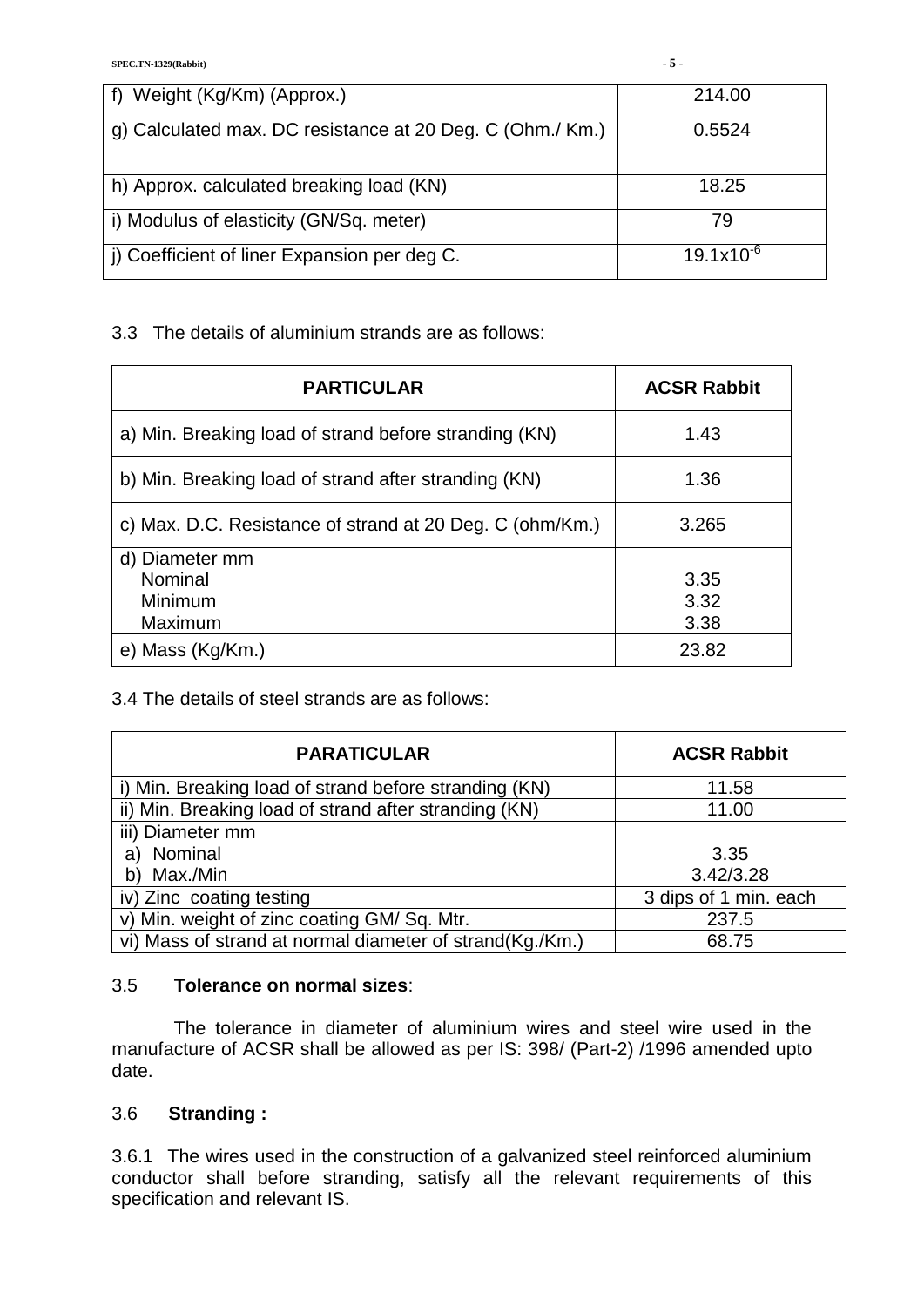| S.  | <b>Particulars</b>               | <b>ACSR RABBIT</b> |
|-----|----------------------------------|--------------------|
| No. |                                  |                    |
| 1   | Number of wires:                 |                    |
|     | a) Aluminium                     | 6                  |
|     | b) Steel                         |                    |
| 2   | Ratio of aluminium Wire dia-     |                    |
|     | meter to Steel wire dia-meter    |                    |
| 3   | Lay ratio for aluminium Wires    |                    |
|     | (Outer most layer):              |                    |
|     | a) Minimum                       | 10                 |
|     | b) Maximum                       | 14                 |
| 4.  | Lay ratio for steel core (6 wire |                    |
|     | layer)                           |                    |
|     | Minimum<br>a)                    |                    |
|     | Maximum<br>b)                    |                    |

## 3.2.6 The lay ratio of the different layers shall be within the limits given:

**NOTE:** For the purpose of calculation, the mean lay ratio shall be taken as the arithmetic mean of the relevant minimum and maximum value given in this table.

#### **4. TESTS:**

**TESTS BEFORE DESPATCH**: The ACSR Conductor shall be subjected at manufacturer's works before dispatch, to the tests mentioned here-under as per IS: 398 (Part-2)/1996 with latest amended.

#### **4.1 ROUTINE TESTS:**

The following tests shall be conducted before and after stranding on each drum of the conductor by the manufacturer at his works as per relevant standard IS: 398 (Part-2)/ 1996 (latest amended)

- a) Visual & dimensional check on drum as per specification.
- b) Visual check for joints, scratches etc. and length of conductor by re-winding of conductor on empty drum as per Specification/ IS.

| C) | Measurement of dia-meter of individual<br>Aluminium and steel wires. | (Clause-13.2)   |
|----|----------------------------------------------------------------------|-----------------|
| d) | Measurement of Lay Ratio.                                            | $(Clause-13.8)$ |
| e) | Breaking load of individual wires                                    | (Clause-13.3.1) |
| f) | <b>Ductility Test</b>                                                | (Clause-13.4)   |
| g) | <b>Wrapping Test</b>                                                 | $(Clause-13.5)$ |
| h) | Resistance<br>⊺est                                                   | (Clause-13.6)   |
|    | <b>Galvanizing Test</b>                                              | (Clause-13.7)   |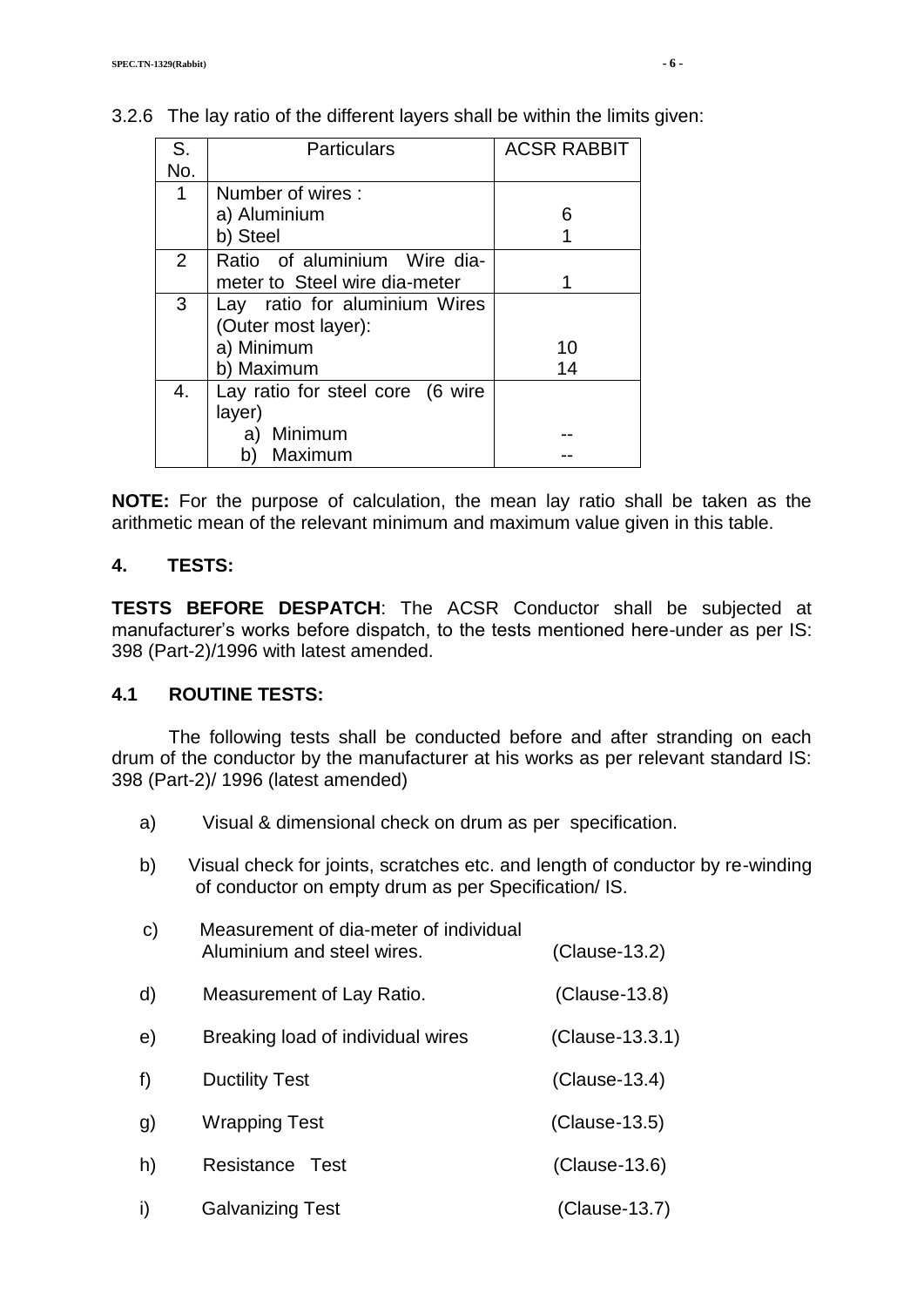#### **4.2 ACCEPTANCE TESTS:-**

The following tests shall be conducted on samples taken at random from a lot as per relevant standard IS: 398 (Part-2)/1996 (Latest amended) in presence of purchaser's representative:-

- a) Visual & dimensional check on drum as per specification.
- b) Visual check for joints, scratches etc. and length of conductor by re-winding of conductor on empty drum as per Specification / IS.

| C) | Measurement of dia-meter of individual<br>Aluminium and steel wires. | $(Clause-13.2)$ |
|----|----------------------------------------------------------------------|-----------------|
| d) | Measurement of Lay Ratio.                                            | (Clause-13.8)   |
| e) | Breaking load of individual wires                                    | (Clause-13.3.1) |
| f) | <b>Ductility Test</b>                                                | (Clause-13.4)   |
| g) | Wrapping Test                                                        | $(Clause-13.5)$ |
| h) | Resistance Test                                                      | (Clause-13.6)   |
| I) | <b>Galvanizing Test</b>                                              | (Clause-13.7)   |

#### **5.0 TYPE TESTS**:-

The type test in respect of ACSR Rabbit Conductor is already covered under Acceptance Tests, thus requirement of furnishing type test for ACSR Rabbit Conductor is not essential along with Bid.

#### **6.0 SAMPLING PLAN:**

**6**.1**.** Samples for Acceptance Tests: Samples shall be taken as per relevant IS i.e. IS-398 (Part-2)/1996 with latest version.

6.2 Apart from the sample selected for carrying out Acceptance Tests at the works of the firm during inspection, **one more sample from each length be also selected out of one drum under re-winding for carrying out various Acceptance Tests as per relevant IS. If any of the sample so selected from each length failed in any acceptance test the entire lot under inspection is not acceptable.**

#### 6.3 **TOLERANCE ON TEST RESULTS**:

Tolerance on test results shall be allowed as per relevant IS/Spec. whichever is more stringent.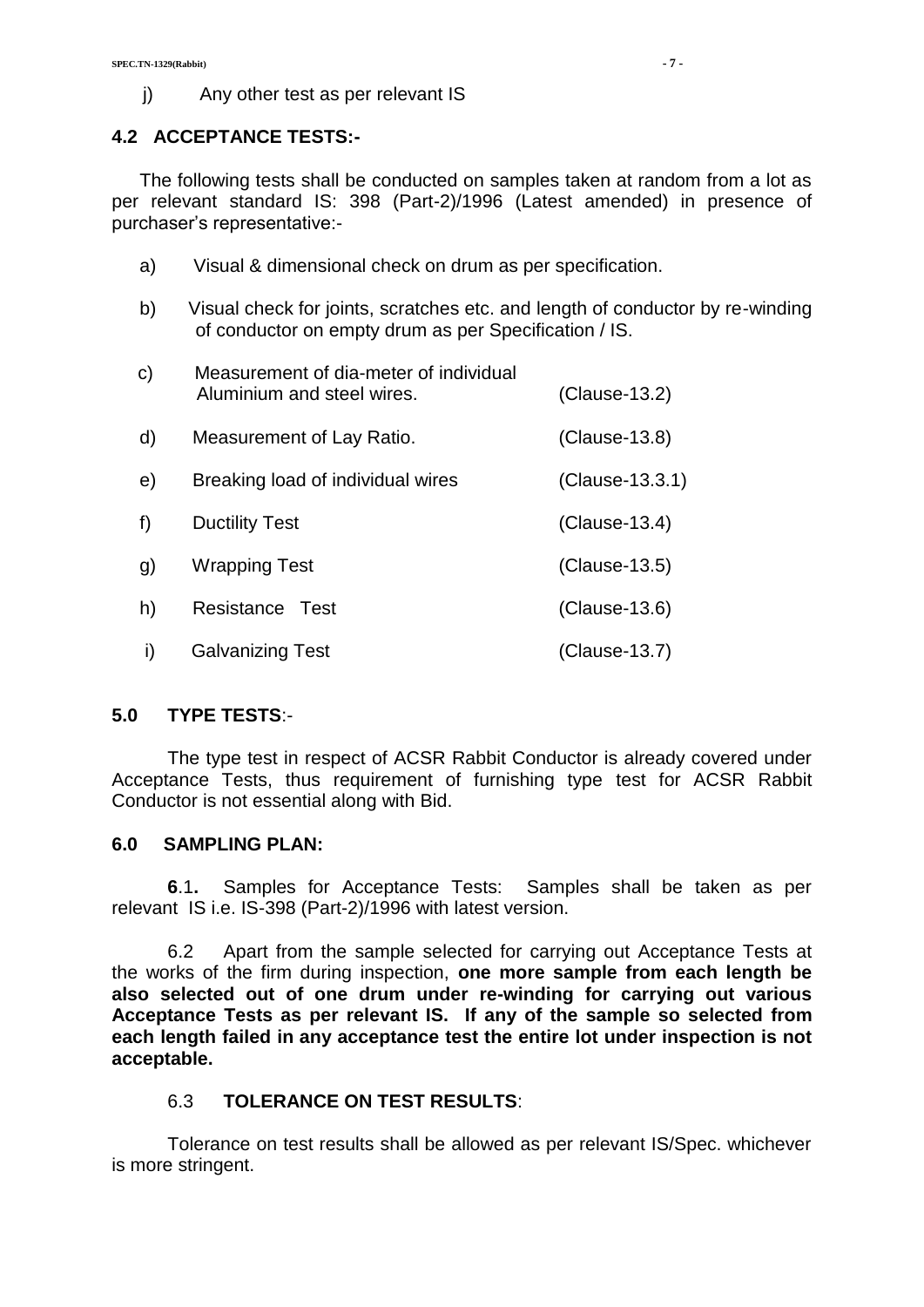# **7.0 INSPECTION**

7.1 (a) The conductor shall be manufactured in accordance with latest edition of IS: 398(Part.2)/1996 with all subsequent amendments issued from time to time for ACSR Conductor. All the tests as laid down in the above mentioned specification on individual aluminium wire and steel wire shall be carried out. The testing shall also include the tests on manufactured finished conductor. Moreover the supplier shall also furnish test certificate(s) of raw materials to the inspecting officer at the time of inspection. The inspection & testing shall be governed by Clause No.1.27 of Section-II (General Condition of Contract).

 (b) The supplier / manufacturer must offer conductor for inspection through a letter of offer mentioning size and quantity of the conductor along with Packing List duly signed indicating drum Serial No. individual lengths total length, net weight & gross weight in DUPLICATE. This letter of offer shall be addressed to this office. The packing list shall also be furnished to the Inspecting Officer prior to carrying out the inspection at the works.

 (c) The Manufacturer shall provide all adequate facilities at his works for inspection of at least one number conductor drum or 5% conductor drums offered for inspection whichever is higher selected at random by the authorized representative of the purchaser for checking / verification of conductor length/ manufacturing defects by transferring the conductor from one drum to the another empty drum and at the same time measuring the length and lay ratio of each conductor length so transferred by means of the standard calibrated and sealed meter.

 (d) If the firm is not having the necessary facilities for carrying out the required tests as per relevant IS / Purchase Order, the supplier will arrange such testing facilities in some other Government laboratory and shall bear the cost so incurred. But in such cases firm shall inform to the purchaser in advance before commencement of supplies.

 (e) The supplier shall provide adequate facilities for weighment of all the drums offered for inspection.

7.2 In case of testing after re-offering as per Clause No.15 of IS:398 (Part.2)/1996, the lot under reference will be subject to 100% checking, if required by the purchaser.

7.3 The supplier shall present the latest Calibration Certificate(s) of testing instruments / equipments to be used for the testing of the material covered in the Purchase Order to the authorized inspecting officer / inspecting agency of the purchaser. The testing instruments / meters/ apparatus etc. should be got calibrated by the supplier from time to time from Govt. Lab or Independent test laboratory / house having valid accredition from National Accredition Board for Testing and Calibrating Laboratories for the testing equipments or original manufacturer having traceability to NABL / NPL or equivalent accredited lab.

**The calibration certificate(s) should not in any case be older than one year at the time of presenting the same to the inspecting officer / inspecting agency of the purchaser. The testing instruments / equipments should be**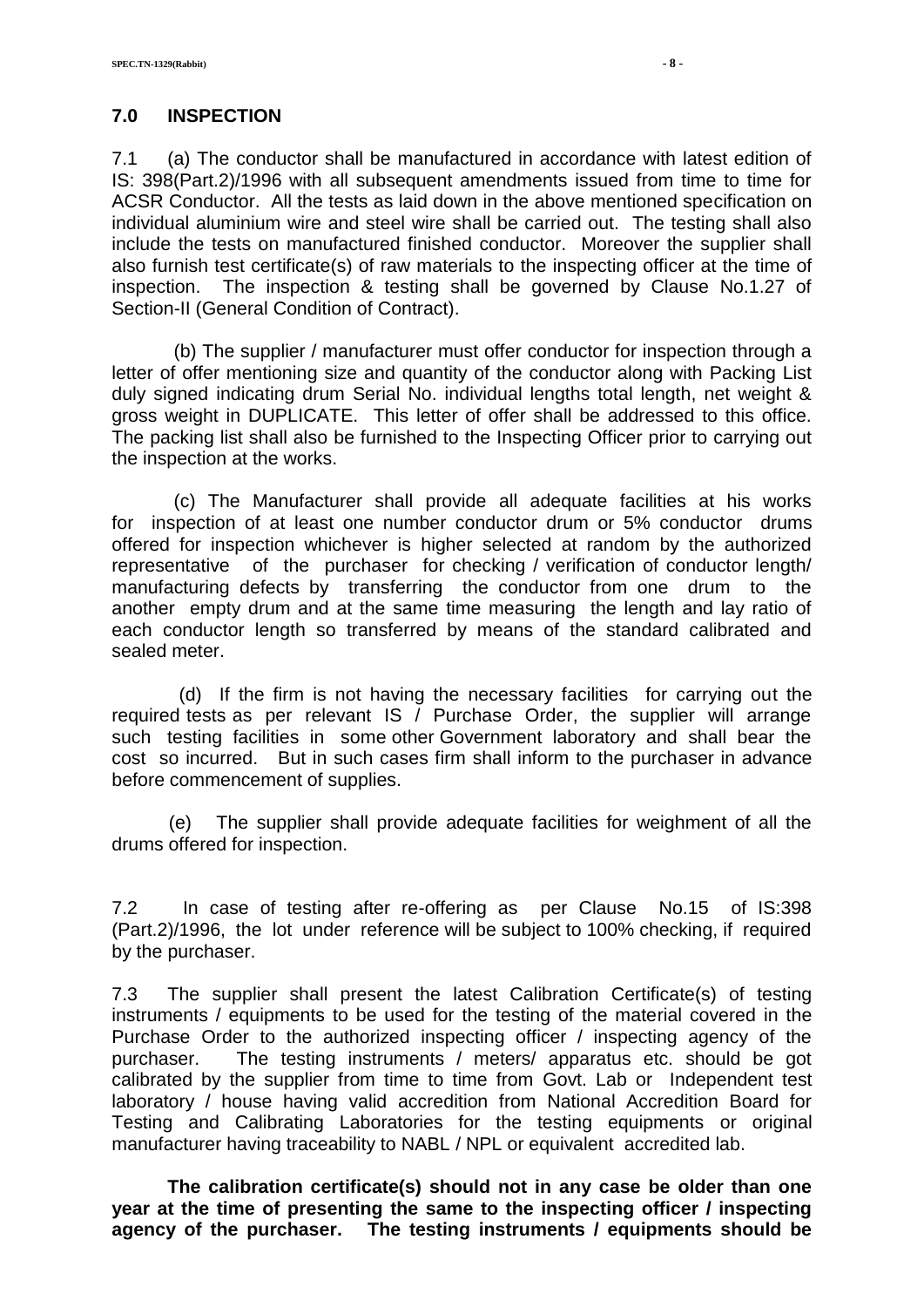### **duly sealed by the Calibrating Agency and mention thereof shall be indicated in the calibration certificate(s).**

7.4 The manufacturer will provide certificates as per the Clause No.7 of IS: 398((Part.2)/1996 "Freedom from defects" and clause No.9 "Joint in Wires" of IS:398 (Part 2) /1996 for ACSR Conductor.

## **8.0 STANDARD LENGTH & VARIATION IN LENGTHS:**

8.1 The ACSR Rabbit Conductor shall be supplied in the standard length. The standard length of ACSR Rabbit Conductor shall not less than the value specified below with a tolerance of (-) 5%. More than the standard length shall be acceptable.

#### . **a) ACSR Rabbit - 1500 Mtrs.**

8.2 Short length(s), if any shall not measure less than 80% of standard length as specified above in any case. The total quantity of such short length(s) shall not exceed 5% of the quantity of the lot offered for inspection.

8.3 **The maximum permissible length per drum shall be as under subject to condition that the manufacturer while packing the conductor in drum shall ensure that after winding complete quantity of conductor in drum a uniform space of not less than 100 mm. remains between outer layer of conductor and inner surface of the external protective lagging of the drum. This is essential to ensure that the conductor does not get closer to the lagging and to avoid damaged during transportation/ reeling / unreeling or rolling on the undulated ground / fields:**

#### **a) ACSR RABBIT - 4.4 Kms.**

#### **9.0 QUANTITY TOLERANCE:**

A quantity tolerance of plus minus 2% shall be allowed on the total ordered quantity.

#### **10.0 QUANTITY:**

- a) The quantities as mentioned in the schedule of requirement are tentative & these may increase/decrease as per the requirement of the Nigam **(Schedule-I).**
- b) Details of offered quantity alogwith justification with reference to Qualifying Requirement shall be furnished in **Schedule-IVA**

#### **11.0 PACKING FORWARDING AND MARKING**:

11.1 The packing shall have to be done as per standard practice worthy of road transport. The conductor shall be wound in strong wooden drums so as to withstand all stresses due to transportation, handling and stringing operation so that there is no damage caused to the conductor during the process of these operations. The wooden drums shall be non-returnable and shall **generally conform IS:1778/1981 with latest amendments, however, the main parameters of the drum shall be as under:**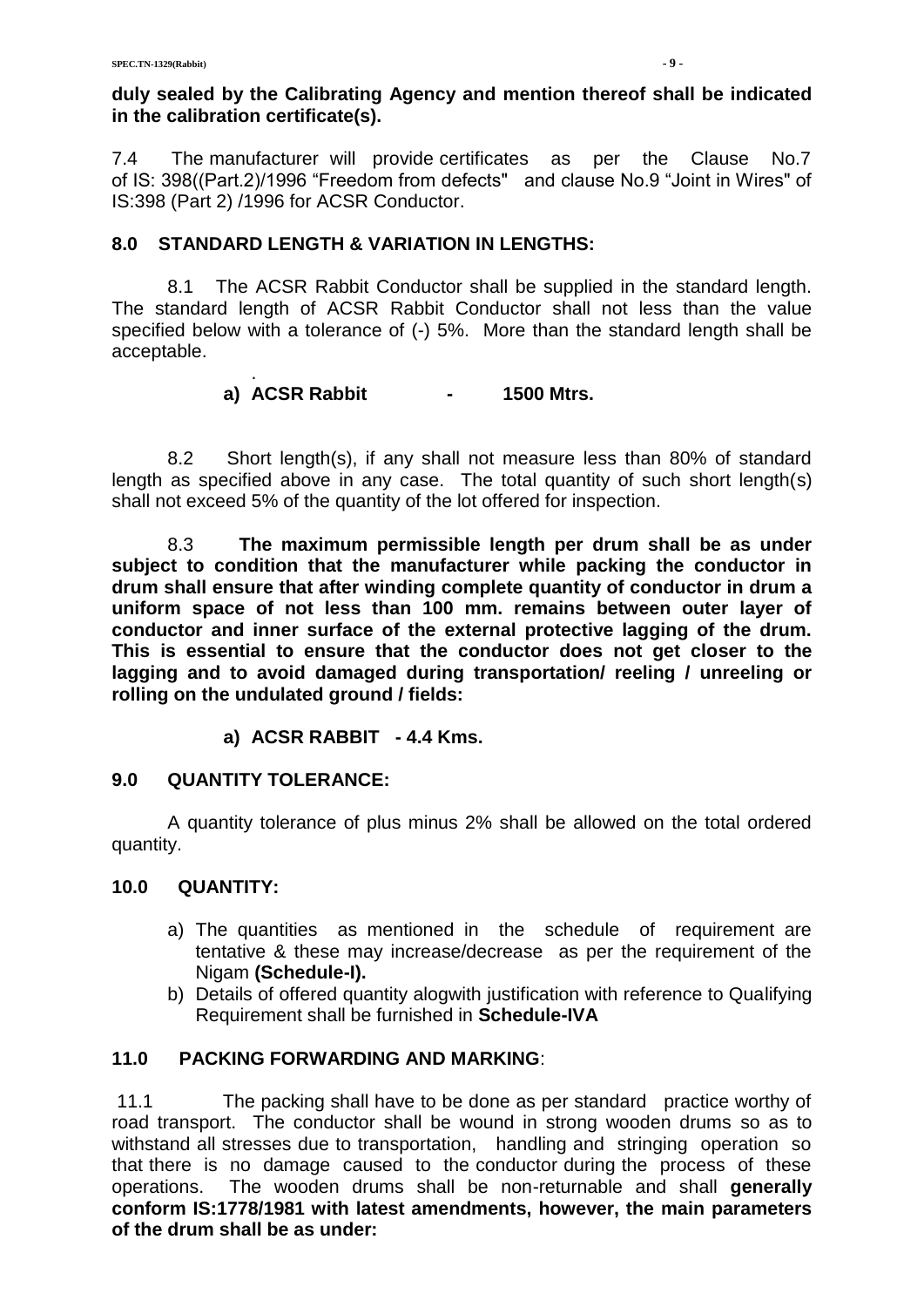|    | <b>S.NO.   PARTICULARS</b> | <b>DIMENSION FOR ACSR RABBIT CONDUCTOR</b> |
|----|----------------------------|--------------------------------------------|
| 1. | Flange Dia                 | 1250 mm $(+/- 5%)$                         |
| 2. | Flange                     | 2x25 mm (+/- 5%)                           |
|    | <b>Thickness</b>           |                                            |
| 3. | <b>Barrel Dia</b>          | 500 mm $(+/- 10$ mm)                       |
| 4. | <b>Traverse</b>            | 510 mm $(+/- 10$ mm)                       |
| 5. | Number of Bolts            | 4 Nos.                                     |
| 6. | Dia of Bolts               | $12 \text{ mm}$                            |
| 7. | <b>Bore Dia</b>            | 80 mm                                      |

However, use of seasoned wood shall not be insisted, provided wood used should be of good quality to withstand transportation hazards. The drums shall be having inside flanges painted with Aluminium Paint and with Ordinary White Enamel paint from outside. The conductor on each drum shall be securely fastened at each end. The outer end of the conductor shall be fastened inside the drum against one of the sides of the flanges while it is under tension and shall be such that no looseness is transmitted to the internal layers. The conductor shall be snugly, tightly and uniformly spooled on the drums. The wrapping of conductor on the drums shall be laid snugly against side of the preceding wrap and the first and last wrap in each layer shall fit snugly against the sides of the flanges. Drums shall be lagged with sufficient strong wooden laggings to support the full drum without crushing. The wooden drums after providing lagging shall be fastened by two steel wires of min. 3 mm. Dia over the lagging on the two sides of adequate size to keep the lagging intact and to prevent the drum from crushing/ damage.

 Although the various dimension of the drums such as flanges, stretches, traverse and barrel diameter shall depend on the quantity of conductor as offered and agreed upon, on one drum. **The manufacturer while packing the conductor in drum shall ensure that after winding complete quantity of conductor in drum a uniform space of not less than 100 mm. remains between outer layer of conductor and inner surface of the external protective legging of the drum. This is essential to ensure that the conductor does not get closer to the legging and to avoid damaged during transportation/ reeling / unreeling or rolling on the undulated ground / fields.**

11.2 Water proof material shall be wrapped round the barrel and inner surface of flange before winding the conductor and also wrapped round over the conductor completely wounded and under the laggings.

11.3 **The drums shall be marked clearly in block letters with water proof mark having the marking attached to them so that there is no possibility of goods being lost or wrongly dispatched due to faulty marking. The marking shall constitute the following:-**

- a) Name & full address of the consignee.
- b) Destination station.
- c) Serial number of drum.
- d) Size of Conductor with its code name.
- e) Total length of Conductor in drum, with individual length (s).
- f) Number of length(s) in each drum.
- g) Gross mass of drum including the tare mass of drum.
- h) Tare mass of the empty drum with lagging.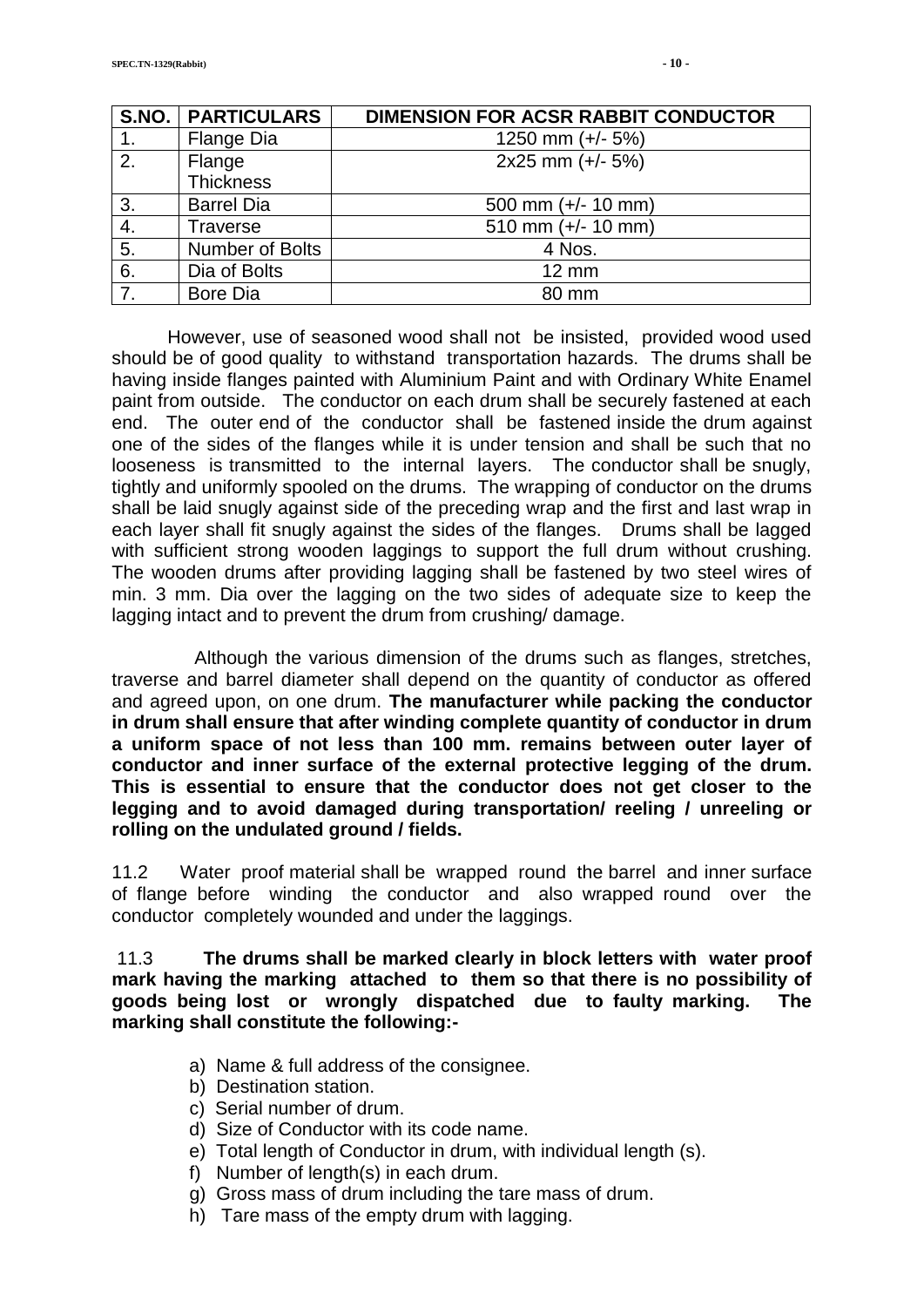- i) Net mass of conductor.
- j) BIS standard mark.
- k) Name of the supplier.
- l) Purchase order reference/TN number.
- m) Date of expiry of warranty / guarantee period.

 Besides above, an arrow shall be put on the drum so as to indicate the direction in which the drum can be unwound. The manufacturer shall also provide his own lead seal with distinguishing mark at the outer end of the conductor on each drum before dispatch of the material.

#### **12. PRICES :**

- a) The bidder shall quote the Prices in **Schedule-IV** strictly in the manner prescribed in Clause No. 1.09 of Section-I (Instruction to Bidders) & Clause No. 1.33 of Section-II (General Conditions of Contract).
- b) The **prices** quoted shall be **variable as per PV formula** given in the specification at **Clause No.13** without any ceiling with **Base Date** as **1 st day of one month prior to the date of opening of technical bid.** The Price Variation shall be governed by Clause No. 1.10 of Section-I (Instruction to Bidder).

#### **13. PRICE VARIATION FORMULA:**

 The price of conductor shall be variable without any ceiling, based on the average prices of ex-prime producer of EC grade Aluminium rod and High Tensile Galvanized steel wire of ACSR Rabbit Conductor prevailing **on 1 st day of one month prior to the date of opening of technical bid.**, as per CACMAI Circular. The average price of the EC grade Aluminium wire rod and price of High Tensile Galvanized steel wire shall be furnished along with the bid.

 **No base price other than the prices prevailing on 1 st day of one month prior to the date of opening of technical bid as per CACMAI Circular will be acceptable in any case.**

No variation shall be allowed on labour, packing, forwarding, freight and insurance charges.

#### **The duties / taxes shall not be allowed on basic price of Aluminium Rods and Steel Wire, while evaluating the price variation.**

 Any statutory variation on ED and CST / VAT on the finished conductor shall be payable according to Clause No.1.09.15 of Section-I " Instructions to Bidders".

The Price Variation amount shall be determined as under:

 For every one Rupee, increase / decrease per Kg. in the above price of EC grade Aluminium wire Rod, the price per Km. for ACSR Rabbit Conductor shall be increase / decrease by Rs.145.00.

 For every one rupee, increase / decrease per Kg. in the above price of high tensile galvanized steel wire the price per Km. of ACSR Rabbit Conductor shall be increase / decrease by Rs.69.00.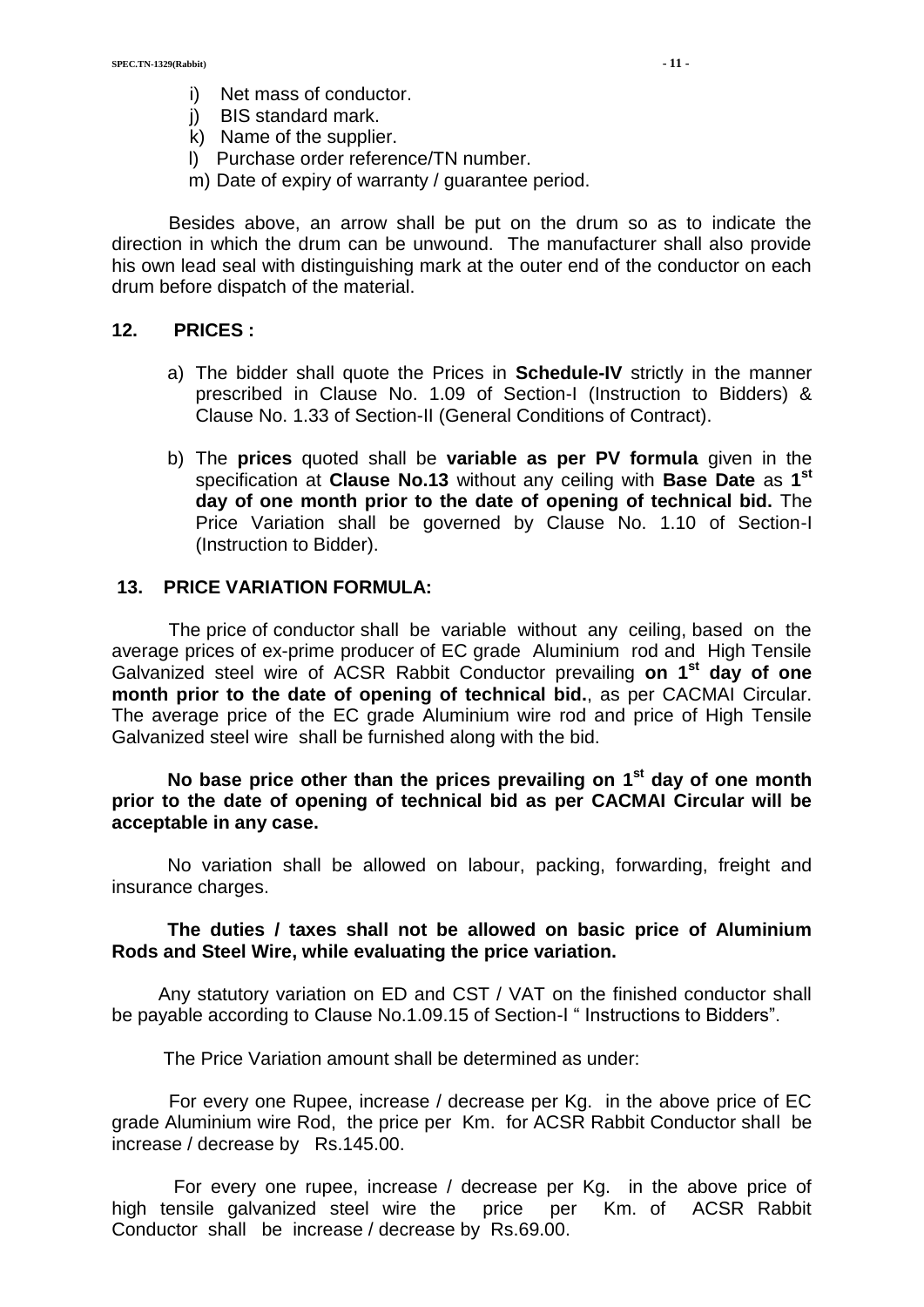The above price variation bears no ceiling limit.

 The applicable price for claiming price variation on account of change in the price of EC grade Aluminium Wire rod and High Tensile Galvanized Steel wire shall be the price prevailing on the delivery date which shall be considered as per Clause No.1.10 of Section-I " Instructions to Bidders"

The quoted price should be based on the above price variation clause only.

 In case there is any decrease in the base price of Aluminium and Steel supplier shall give an undertaking in the shape of Indemnity Bond on Non Judicial Stamp Paper of Rajasthan State Government Worth Rs.100/- that such decrease will be immediately accounted for and brought to the notice of the purchaser to revise price accordingly. In case of failure to do so, the purchaser shall be at liberty to recover the excess amount drawn by you from any pending payments due or by operating the Bank Guarantee(s) or in the manner as may be deemed appropriate and expedient.

 However, if any amount of Excise duty / Sales tax / VAT is claimed from the JdVVNL and subsequently got refunded back to the supplier from the Government of India / State Government the same shall be refunded to the purchaser within 15 days. Failing which purchase shall be at liberty to recover the excess amount drawn by supplier from any pending payment due or by operating Bank Guarantee(s) or in the manner deemed to be appropriate and expedient.

#### **14.0 MODVAT**

 The price quoted in the bid offer should be after considering the Modvat benefit.

#### **15.0 OCTROI DUTY**

 Presently, Octroi duty is not applicable in entire Rajasthan State and Jodhpur Vidyut Vitaran Nigam Limited is exempted from payment of Octroi Duty. However, if leviable, the same shall be borne by the Nigam at actuals and shall be payable by the consignee or the Sr. A.O.(CPC) JdVVNL, Jodhpur on production of original cash receipt provided the GTR is prepared in favour of Jodhpur Vidyut Vitaran Nigam Limited and not on "SELVES" basis.

#### **16.0 PAYMENTS**

 The payment shall be governed by the provisions of the General Conditions of Contract and shall be released after receipt of successful test report from Nigam's (CTL) on the samples selected from the material received in stores as per clause No.18.

#### **17.0 DELIVERY:**

 The bidder is required to quote monthly delivery in Schedule-VIII. The delivery of quoted quantity of conductor should be **commenced after 30 days from the date of receipt of purchase order and shall be completed in 9 months thereafter at equal monthly installments.** In case of ordered quantity is different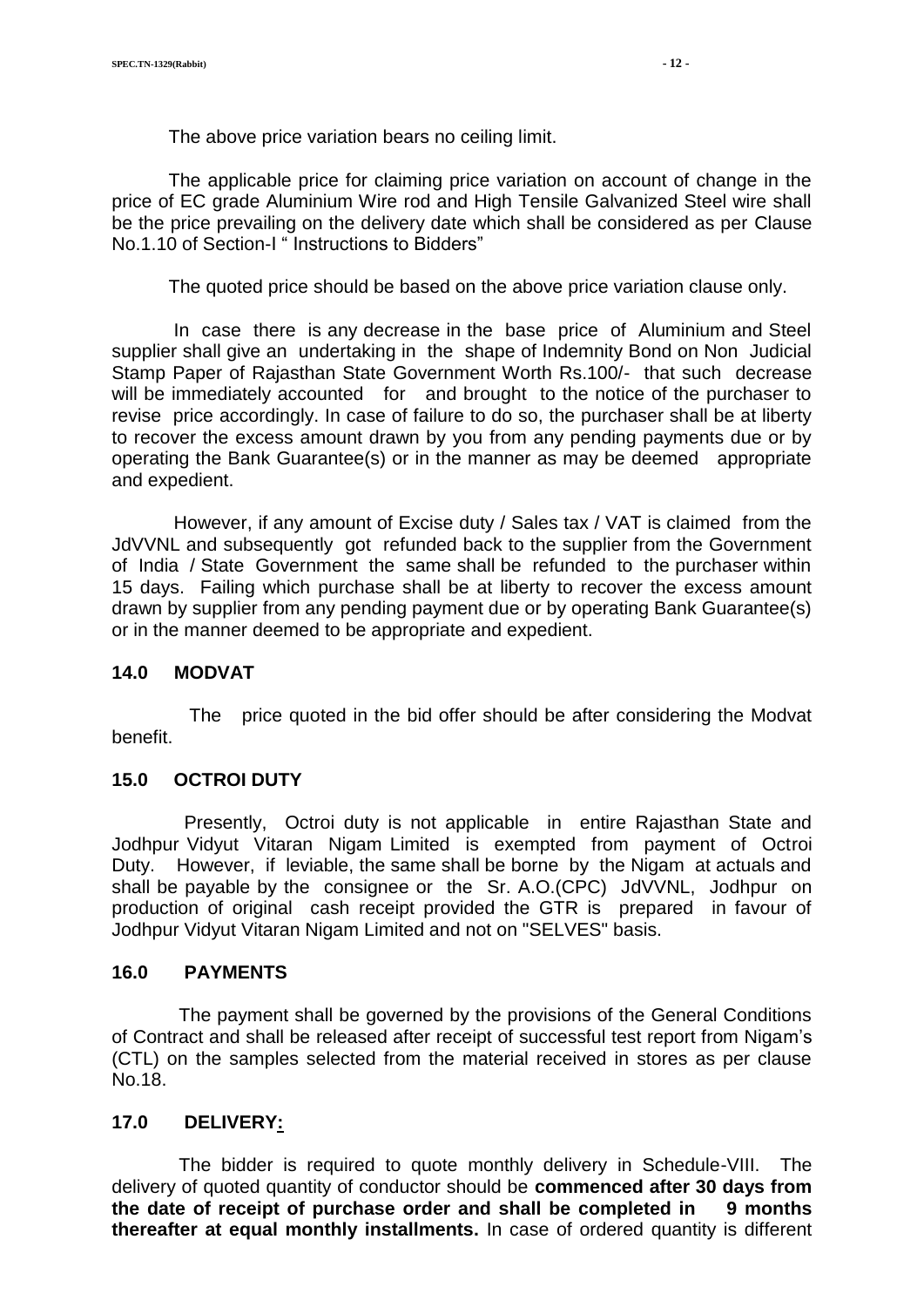than the quoted quantity, then monthly delivery shall be adjusted proportionately. **Bids of bidders in which monthly delivery schedule is not quoted shall be considered as Non Responsive.**

#### **18.0 TEST CHECKING OF MATERIAL AT STORES:**

**a) Sample drums from the material received at stores shall be selected for testing at CTL as per sampling plan given hereunder in presence of firm's representative.**

b) **The selected sample drum for CTL testing shall be identified by the seals provided by Inspecting Officer / Inspecting Agency during pre-dispatch inspection at firm's works and these sealing details shall be invariably mentioned in the selection Memo by the nominated officers of Nigam.**

c) The tests in the Nigam Testing laboratory (CTL) shall be conducted in the presence of representative of supplier for which a 7 days notice shall be issued through Fax / Speed Post stating Date & Time to the firm, so that supplier can depute their representative to witness the test . In case the supplier or his representative does not turn up the testing shall be proceeded & completed. **The payment shall be released only after receipt of successful CTL test reports** for the samples selected at purchaser's stores for mandatory test checking the samples to be selected from material received at Nigam's stores by officers to be nominated by Circle SE's / SE (I&S) for testing at CTL.

#### 18.1 **SAMPLING**

 **Selection of samples from the material received at stores shall be done as soon as material received in stores in the presence of representative of supplier.**

 **One number Drum out of each lot / sub-lot of 20 Nos. Drums or part thereof for the material received in Stores of Nigam. The selected sample drum / drums shall be transported to CTL by concerned ACOS / SS.**

 In case of selection of sample for type test the length of the sample shall be of 20 Mtrs. The selected and sealed sample for type test shall be identified by providing polycarbonate seals on both ends of conductor and after forming the coil of conductor two stickers seals provided around the coil.

#### 18.2 **TESTS**

- 18.2.1. The following tests shall be carried out as per relevant Clause of latest IS-398 (Part2)/1996 on each selected drum by drawing sample of 5 Mtrs. at CTL from random distance from any length of the selected drum of ACSR Rabbit Conductor during rewinding:
	- a) Rewinding test (Measurement of Length and weight) & Checking of Manufacturing defects.
	- b) Measurement of lay ratio during rewinding of Conductor Drum.
	- c) Dia. of Aluminium Strands and Steel Wires.
	- d) Breaking load test.
	- e) Resistance Test.
	- f) Galvanization of steel wire (Uniformity) and Mass of Zinc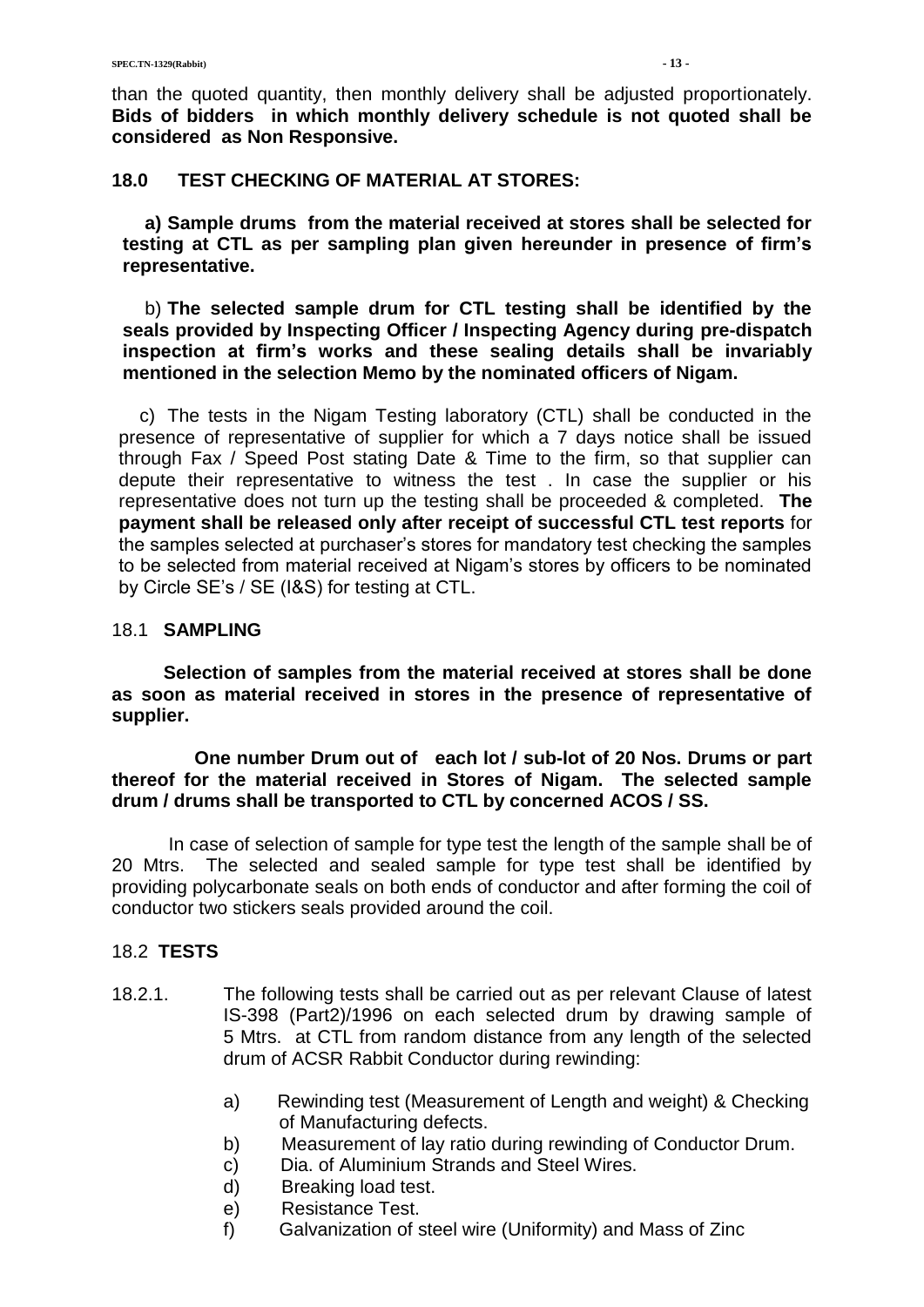Coating.

g) Verification of Water Proof marking on Drum as per Specification.

#### **NOTE: (a) In addition to above tests remaining acceptance tests as per relevant IS shall also be conducted at CTL provided the testing facility is available at CTL for these tests time to time. Only those tests shall be conducted for which testing facilities are available in NIGAM's Lab.**

- b) The Officer Incharge of central Testing Lab (CTL) of Nigam shall send copies of test reports to the Purchasing Officer / Sr. AO (CPC), consignee and the supplier.
- **c) The payment of every lot shall be released after receipt of successful test report from Nigam's Lab (CTL) on the samples selected from the material received in Nigam stores.**

## 18.2.2 **CRITERIA FOR ACCEPTANCE**:

(a) Rewinding Test (Measurement of Length and weight):

 The results of measurement of length test shall be made applicable to all drums contained in each lot/sub-lot by making deduction of less length of conductor in a sample drum. In case short length is observed more than one percent of the length contained in lot / sub-lot , then the lot / sub-lot shall liable to be rejected.

The net calculated weight of ACSR Rabbit conductor corresponding to miniumum prescribed diameter in IS of Aluminium Strand & Steel Strand shall be as under:

#### **ACSR RABBIT 208.52 Kg../Km.**

 If weight of conductor corresponding to minimum prescribed diameter as per IS found less up to 2% in respect to measured length the lot shall be acceptable otherwise the entire lot for which sample drum represents shall be rejected and to be replaced by the supplier.

 (b) If the sample(s) fail in any test other than length measurement, the entire material in the Lot shall be rejected and shall have to be replaced by the supplier.

c) If the contractor / supplier fails to lift the material declared rejected or any part thereof from the consignee within a period of 15 days from the date of dispatch instruction from the purchaser, the purchaser shall be entitled to effect recovery along with other actions as per Clause No. 1.62 of Section-II (General Condition of Contract).

#### **19.0 TEST CHARGES:**

 All test charges incurred towards test checking of the material received in our stores shall be borne by the NIGAM.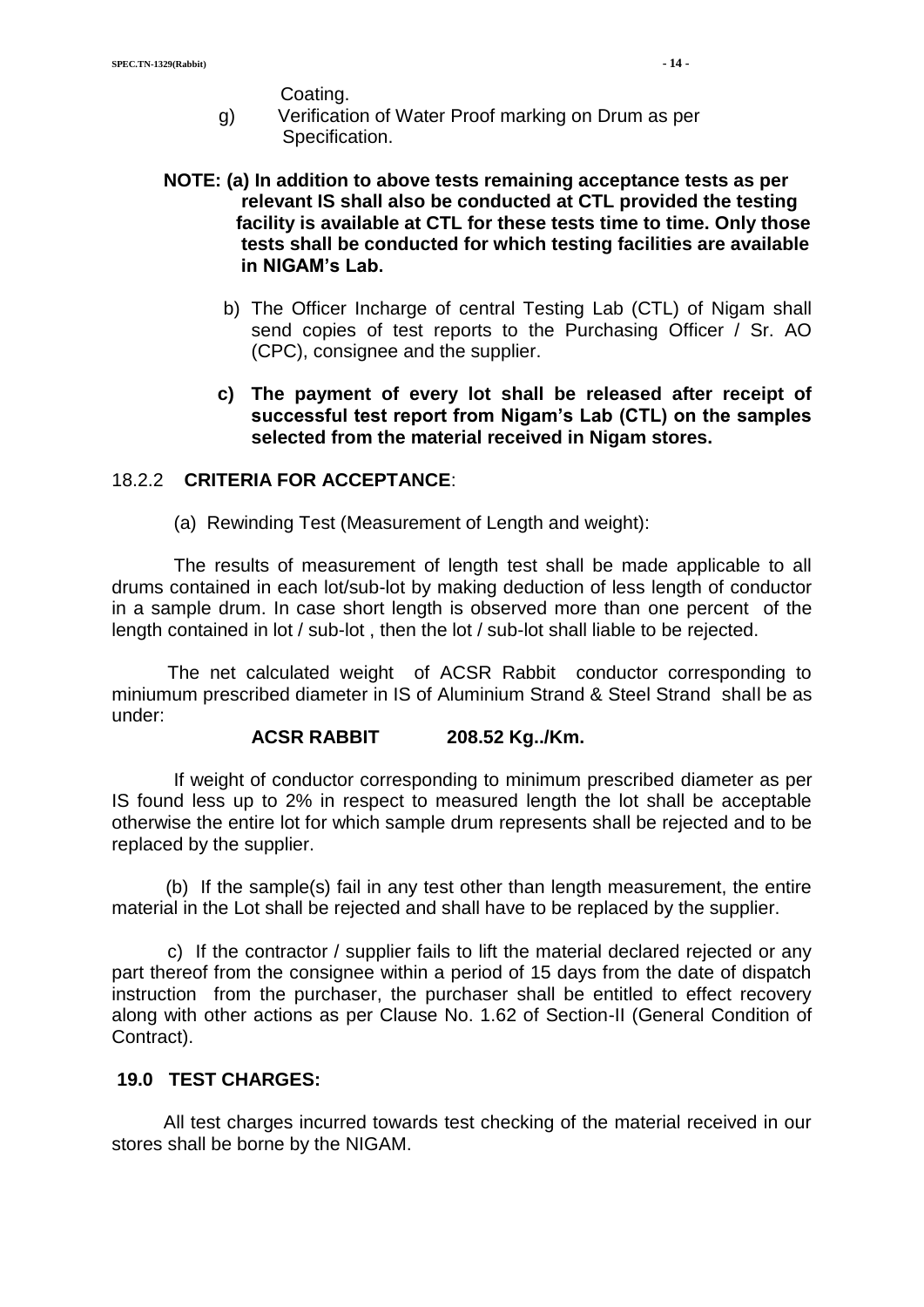#### **20.0 DETAILS OF PAST EXPERIENCE:**

 The details of past orders executed by the bidder may be indicated in the relevant **Schedule- VII & VII A** . The bidder must furnish the documentary evidence like copy of purchase order placed for detailing of past supplies.

#### **21.0 CHALLENGE TESTING CLAUSE:**

**The other manufacturer can also request challenge testing for any test based on specification. The challenger would request for testing with testing fee. The challenge test fees are proposed at least three times cost of testing. This is likely to deter un-necessary challenges. The challenger would have the opportunity to select the sample from the store and any such challenge should be made within the guarantee period. The party challenged, the challenger & the utility could witness the challenge testing. The challenged testing would cover all the type tests as per relevant IS.**

**The challenge test could be conducted at NABL Accredited Laboratory like ERDA, CPRI, Bangalore / Muradnagar / Bhopal. If the values are within limit the product gets confirmed else not confirmed. If the product is not confirmed the manufacturer would pay the challenge fee and challenger would get the fee refunded. However, as a redressal system the challenger would be asked for fresh selection of two more samples from the stores and the same be tested in a NABL Laboratory (which shall be other than previously selected NABL Accredited Lab) at the cost of supplier in presence of party challenged, challenger and the utility. If any one or both samples does not confirmed the tests then the product is said to have failed the tests. In such cases, the manufacturer will be declared as unsuccessful manufacturer for the said product and balance supply shall not be availed and the order shall be cancelled with levy of maximum penalty.**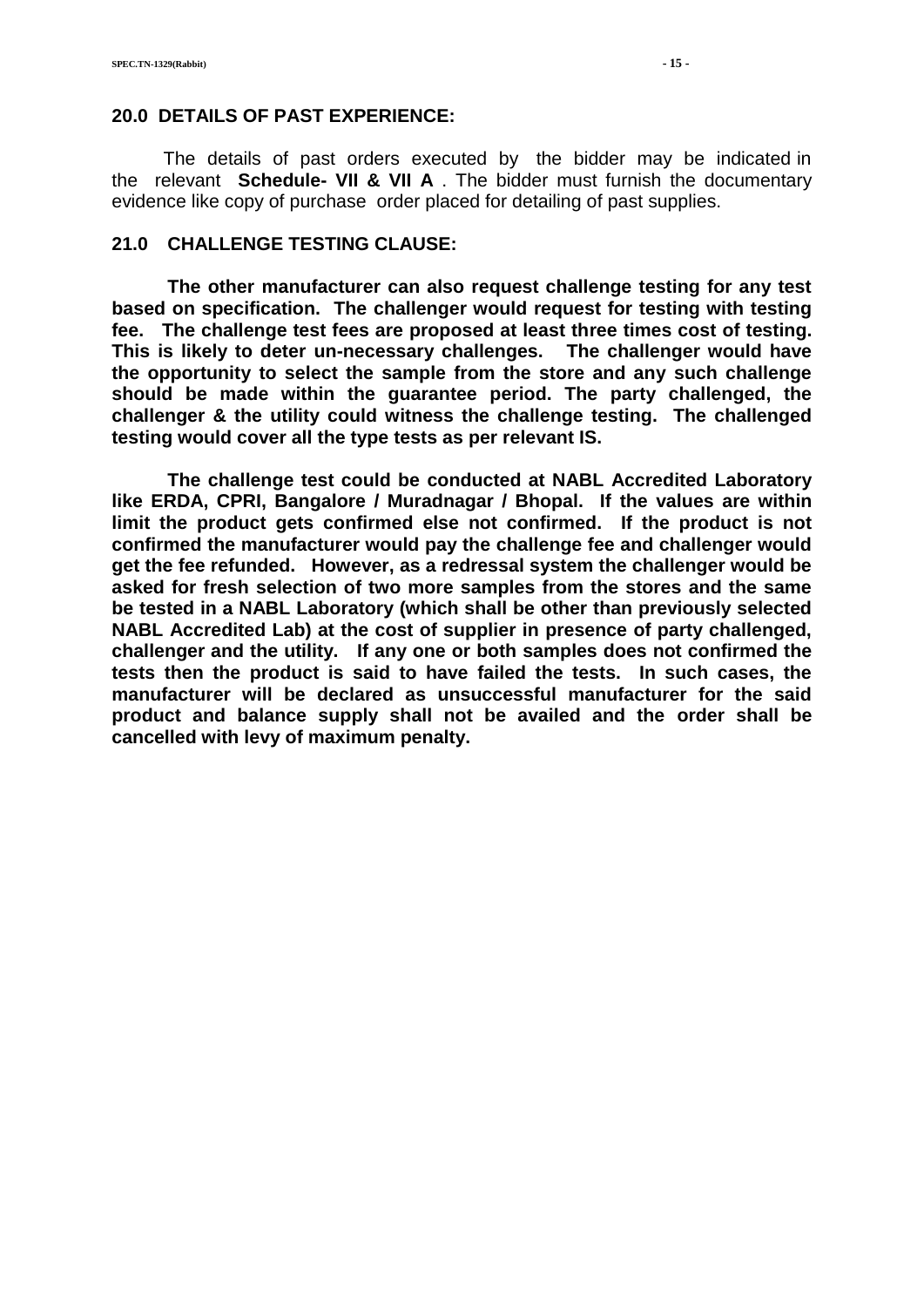# SCHEDULE - 1

# **SCHEDULE OF REQUIREMENT**

|                | S.No.   Name of Item                              | Quantity   |
|----------------|---------------------------------------------------|------------|
| $\blacksquare$ | ACSR "Rabbit" Conductor size Aluminium 6/3.35 mm  | 1,771 Kms. |
|                | & Steel 1/3.35 mm having sectional Aluminium Area |            |
|                | of 52.88 Sq. mm.                                  |            |

The above mentioned quantity is approximate and may increase or decrease as per the requirement of the Nigam.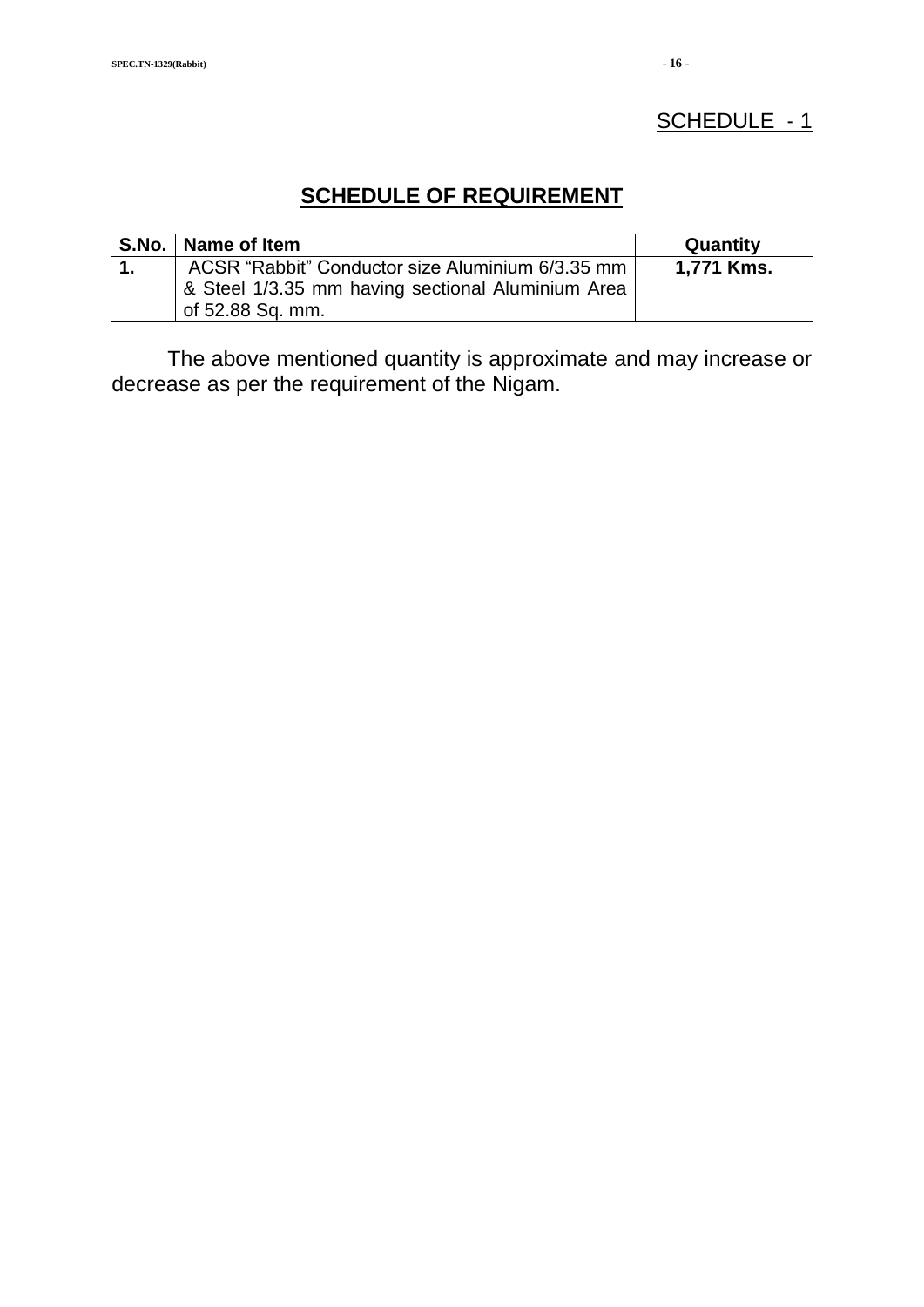#### **Schedule – III TN-1329**

# **JODHPUR VIDYUT VITRAN NIGAM LIMITED A Govt. of Rajasthan Undertaking Prescribed technical specification for supply of**  (Name of Material/Equipment/Machinery/T&P etc.)

| S.No. | Technical specification                              | Name of IS/other       | Other particulars |
|-------|------------------------------------------------------|------------------------|-------------------|
|       | to which material/equipment/                         | standard specification | if any.           |
|       | Machinery/T&P shall confirm to which material should |                        |                   |
|       |                                                      | confirm                |                   |

Certified that we agree to all the aforesaid technical specification except at S.No……. for which our technical specification shall be as under:-

| S.No. | Technical specification<br>to which material/equipment/<br>Machinery/T&P shall confirm to which material should | Name of IS/other<br>standard specification | Other particulars<br>if any. |
|-------|-----------------------------------------------------------------------------------------------------------------|--------------------------------------------|------------------------------|
|       |                                                                                                                 | confirm                                    |                              |
|       |                                                                                                                 |                                            |                              |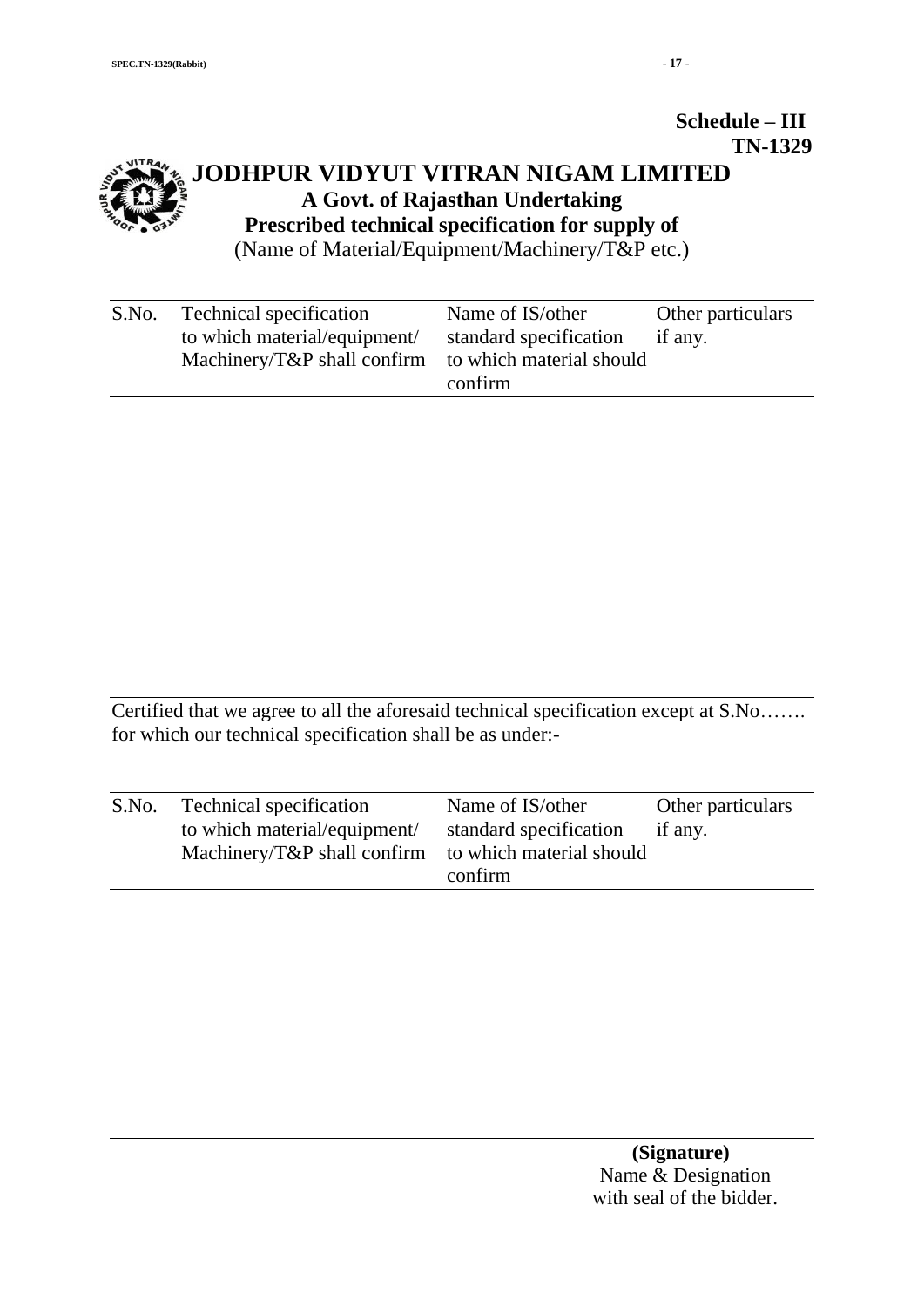#### **SCHEDULE-IIIA PRE-QUALIFICATION REQUIREMENT (PQR) FOR PURCHASE OF ACSR RABBIT CONDUCTOR CONFORMING TO IS:398(Part-2/1996 WITH LATEST AMENDMENT AS PER SPECIFICATION NO. AS PER SPECIFICATION NO. JdVVNL/SE(MM&C)/EIIAII/TN-1329**

The bidder should fulfill following qualifying requirements for successful participation in the tender along with relevant documentary evidence supporting each qualifying requirement without which the offer shall be considered nonresponsive & rejected.

# 1.0 **STATUS OF BIDDER:-**

- a) The bidder should be a Manufacturer of offered items. The offers from sole selling agent/ authorized dealers shall not be entertained.
- b) Old/ New suppliers:- Any bidder located within or outside the state of Rajasthan has participated for the first time in a particular Discom & meeting minimum qualification requirement and has supplied the tendered material/or of higher rating in other utility shall be treated as an old supplier. Rajasthan's firms although supplied in past but not meeting minimum quantity supplied criterion including altogether new units which have not supplied any quantity but having adequate & required manufacturing and testing facility and technical know-how of the tendered material shall be considered as new firms and would be eligible for trial order only. In case of supply made to the licensed power utility outside India, the C.A. certificate furnished by firm shall be considered.

# 2.0 **PAST SUPPLY & PERFORMANCE CRITERIA** :-

The bidder shall meet both past supply and performance criteria as detailed below for opening of tenders:-

# **2.01 PAST SUPPLY:-**

- 2.01.1 The bidder is required to quote for minimum **10.0%** of tendered quantity failing which their offer may be considered Non-Responsive.
- 2.01.2 The bidder should have designed, manufactured / fabricated, tested and supplied to utility / Discoms / Govt. Departments at least 2 X QQ (QQ being the quoted quantity) of similar item / higher rating of tendered material / equipment in last 3 financial years from the date of opening of technical-commercial bid.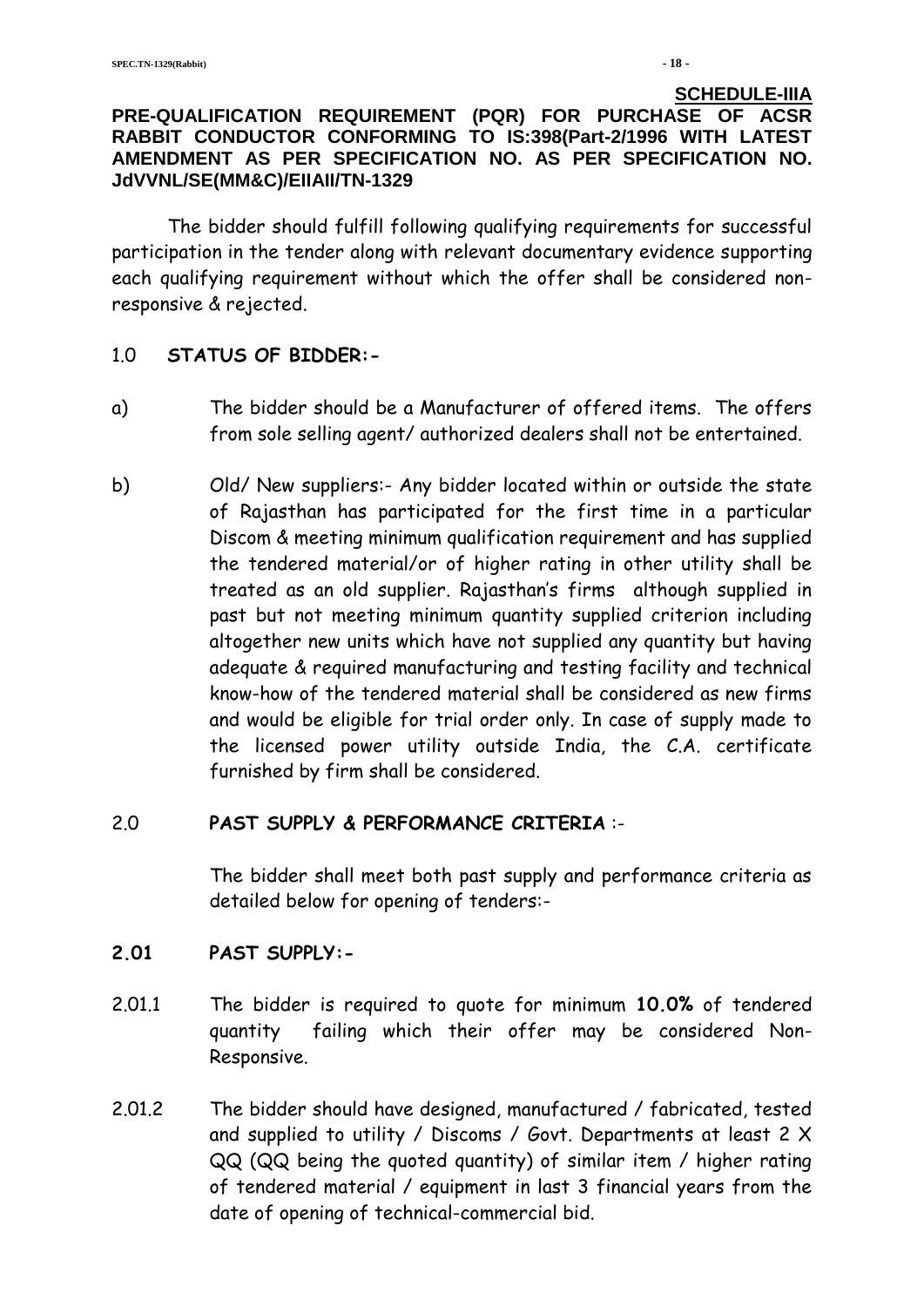- **Note:** Requirement of quantity manufactured, minimum quantity to be offered and amount of Bank Guarantee to be furnished in absence of test certificate shall be reduced to 25% for Rajasthan based units.
- 2.01.3 In support of fulfillment of the past supply criteria, the bidder shall furnish documentary evidence in the form of certificate from Chartered Accountant in the enclosed prescribed proforma only. This prescribed proforma should be furnished either in original or copy duly attested by Notary. The bidder shall also sign and affix seal on the C.A. Certificate. The certificate should have membership number with the name & address of the chartered accountant. Certificate should clearly indicate the quantity supplied, period of supply, voltage Class, Rating of the Transformer etc. in the format prescribed, any deviation to format or information diverted format, will not be considered and rejected.

Note:-The material supplied and accepted for same/higher rating for Turnkey projects to a licensed power utility/Govt. shall be considered for the purpose of evaluating criteria. The certificate given by C.A. shall indicate above quantity separately.

# 2.02 **PERFORMANCE CRITERIA:-**

2.02.1 i) If a bidder has supplied up to 50% of ordered quantity in previous tender up to date of opening of subsequent tender and scheduled delivery period expired, the bid of such bidder will not be opened in the Discom for that item.

> ii) However, if the supplies have been completed for a quantity more than 50% but not completed up to date of opening of subsequent tender and scheduled delivery period expired, the quantity equal to the quantity pending in previous tender for that item shall be reduced from the subsequent tender quantity to be allocated to the bidder.

# 3.0 **TYPE TEST CRITERIA:-**

3.01 The type test in respect of ACSR Rabbit Conductor is already covered under Acceptance Tests, thus requirement of furnishing type test for ACSR Rabbit Conductor is not essential along with Bid.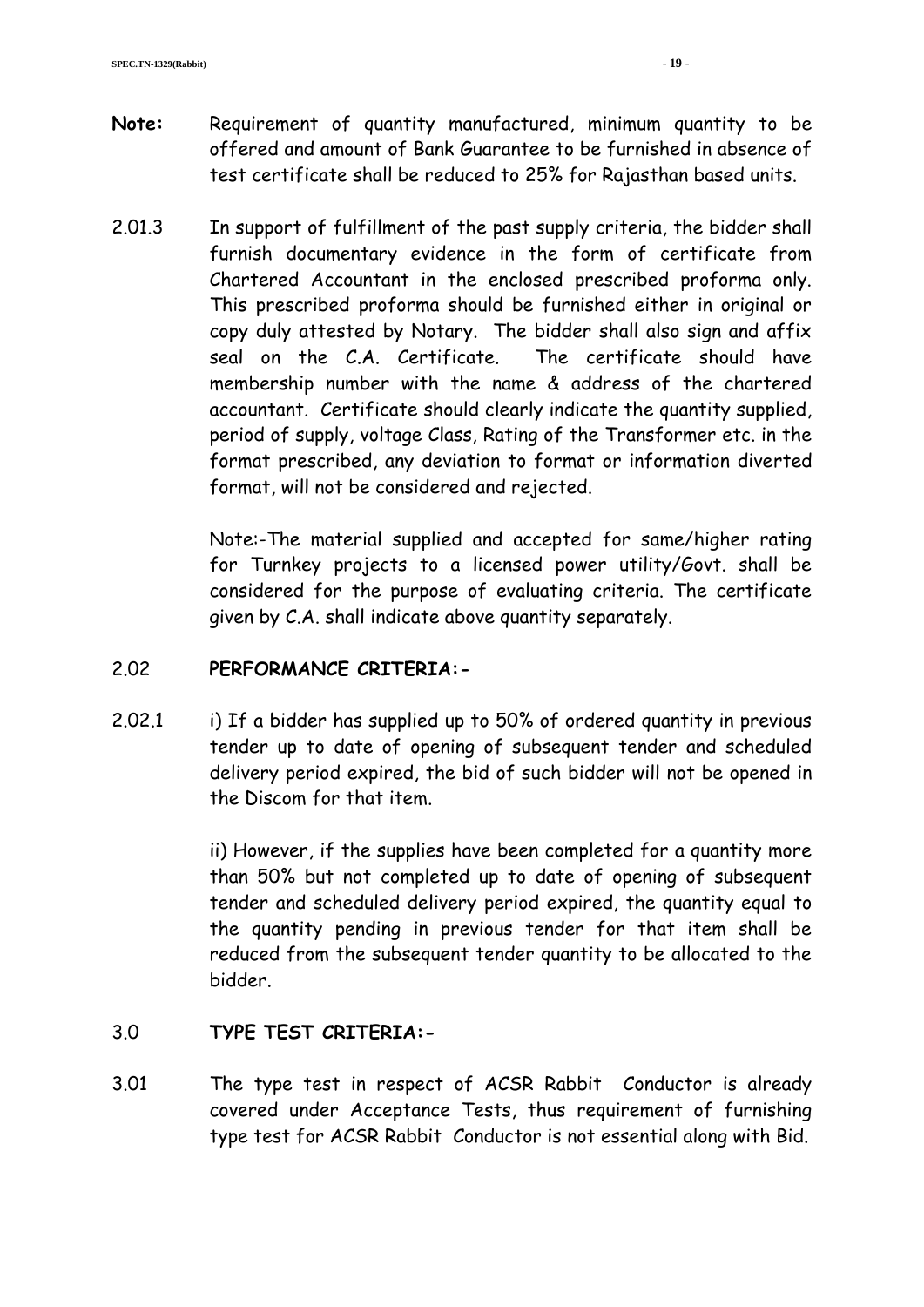# **4.0 POOR RECORD OF PERFORMANCE AND DELIVERY :**

The bidder who have been black listed in any of the state Discom or with whom business relations have been severed in Jodhpur Discom shall not be considered. Severment of business relations will be done in case of following circumstances for the period and with the recovery mentioned against each:

|                               | i) When vendor does not Forfeiture of EMD/cancellation of vendor               |  |  |  |
|-------------------------------|--------------------------------------------------------------------------------|--|--|--|
| accept order awarded on its   | registration to recover amount of EMD along with                               |  |  |  |
|                               | accepted price and terms and   severment of business relations for three years |  |  |  |
|                               | conditions or does not comply   from the date of issue of order.               |  |  |  |
| with contractual formalities. |                                                                                |  |  |  |
| ii) When vendor complies with | Levy of maximum recovery on account of delay in                                |  |  |  |
| contractual formalities but   | delivery along with severment of relations for a                               |  |  |  |
| does not commence supplies.   | period of 2 years from the date of issue of order                              |  |  |  |
|                               | or in next two bids whichever is later along with                              |  |  |  |
|                               | forfeiture of EMD / cancellation of vendor                                     |  |  |  |
|                               | registration.                                                                  |  |  |  |

# **5.0 (A) Black listing of a firm:**

After having given Show Cause Notice of 30 days, and having established & cogent reasons for blacklisting of the firm as given below, the firm should immediately be blacklisted for a period of 5 years indicating reasons of doing so, in the letter itself, and a copy of such blacklisting should be given to the firm, with the approval of CLPC:-

(i) There are sufficient and strong reasons to believe that the supplier or his employee has been guilty of malpractices such as manhandling/misbehavior with Government official by supplier or his partner/employee, bribery, corruption or abatement of such a offence in a position where he could corrupt Nigam's official, fraud, vitiating fair tender process including substitution of or interpolation in tender, misrepresentation, pilfer-aging or unauthorized use or disposal of Nigam's material issued for specific work etc.

(ii) Where a supplier or his partner or his representative has been convicted by a court of Law for offences involving moral turpitude in relation to the business dealing or where security considerations including suspected disloyalty to the Nigam/state so warrant the blacklisting.

(iii) If the State Bureau of Investigation or any other authorized investigating agency recommends for blacklisting after completing the investigation.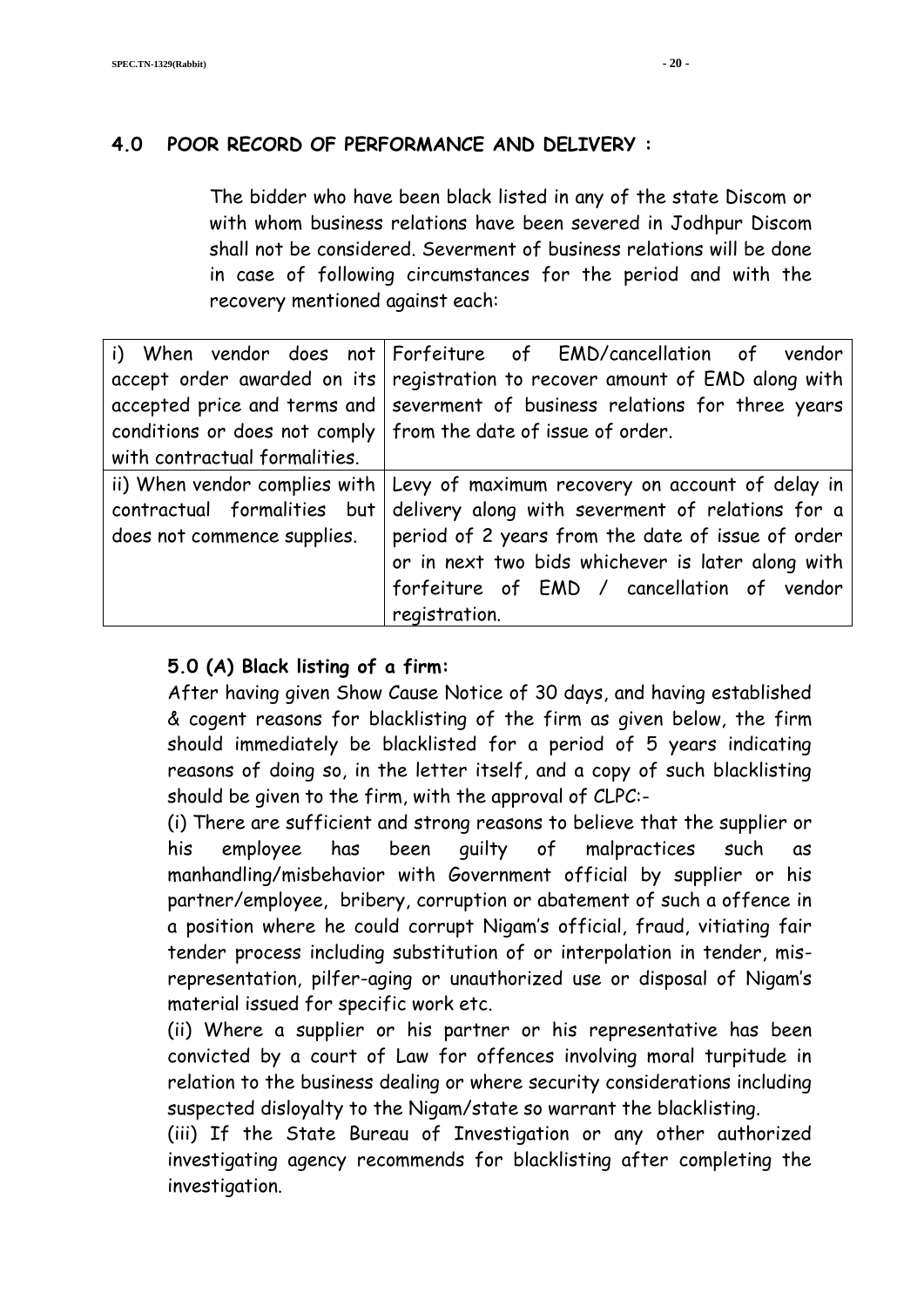Note: - 1 If a supplier after having tendered for a supply or after negotiations gives application voluntarily vitiating the fair tendering process, it shall also tantamount to malpractice.

Note:-2 A register containing the reasons for blacklisting the supplier as also the names of all the partner of the suppliers and the allied concerns coming within the effective influence of the blacklisted supplier will be maintained.

Note: - 3 A register of black listed supplier will be maintained which will not only include suppliers enlisted with the Enlisting Authority but also black listed suppliers in Nigam.

Note :-4 A Black listed supplier (i) shall not be entitled for registration in any of the Discom (ii) shall not be awarded any supply order in future in any Discom during the notified period.(iii) his registration if any shall stand cancelled immediately and his registration security /EMD/S.D. shall stand forfeited. (iv) In case of blacklisting of the firm by any one of Discom for the cogent prescribed reason(s) as stipulated above, the same shall be applicable to all the three Discoms and as a consequence of blacklisting, all the pending orders to that firm, will be cancelled in all three (3) Discoms with immediate effect. However in respect of completed/executed contract G.P. obligations as well as other liabilities shall be fulfilled by the supplier.

# **(B) Severment of Business relation:**

(a) After having given Show Cause Notice of 30 days, and having established & cogent reasons for Severment of business relation as given below, the firm should immediately be severed the business relations for a period of 2 to 3 years indicating reasons of doing so, in the letter itself, and a copy of such severment should be given to the firm, with the approval of CLPC:-

(i) The supplier continuously refuses to pay Nigam dues without showing adequate reasons and where the purchasing authority is satisfied that no reasonable dispute attracting reference to Settlement Committee or Court of Law exists for the supplier's action of non-supply.

(ii) When vendor does not accept LOI/detailed purchase order awarded on its accepted prices and terms & conditions or does not comply with the contractual formalities.

(iii) When vendor/supplier who otherwise completed contractual formalities but does not commence supplies on the date of opening of technical bid of the fresh tender/completion of schedule delivery period whichever is later.

**Note-1**-In case supplier does not deposit outstanding dues towards Nigam, even after completion of severment period, the period of severment will continue.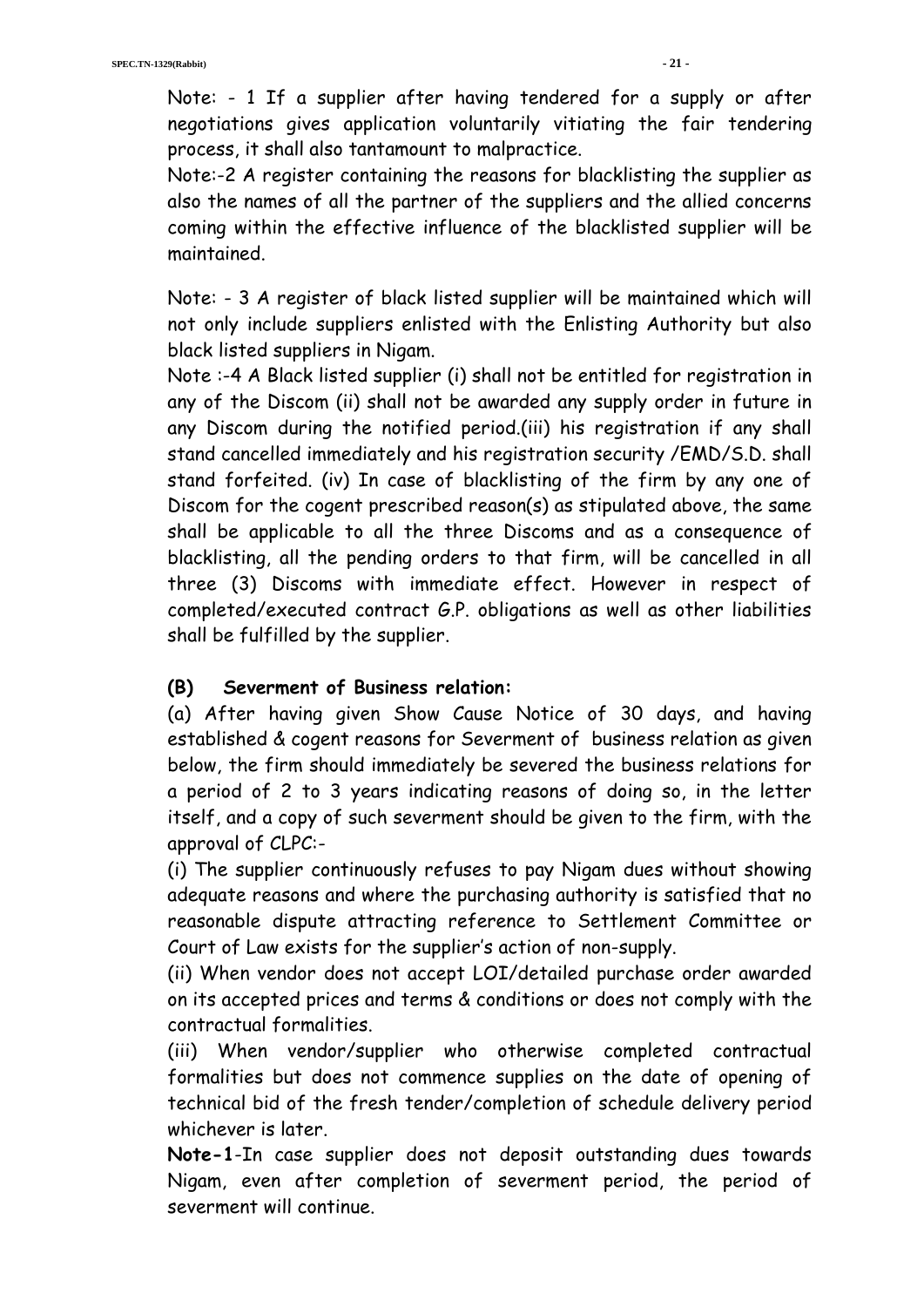**2.** Severment done purely/ mainly on account of non-deposition of dues against the supplier/vendor/contractor could be lifted by CLPC, if the dues are deposited prior to the expiry of such severment period.

3. Severment done by one Discom for non-supply of material and /or corresponding non-recovery of dues will not be effective in other Discoms except in respect of common purchase cases of three Discom.

4.On severment of business, the EMD/SD/vendor registration security will be forfeited.

5. The orders in execution satisfactorily will not be cancelled other than the order on which severment have been done.

## **(C) DEBARMENT**

Reasons on which Debarment can be made:-

(i) The competent authority may debar the supplier on account of his performance or other disabilities, if it is no longer considered fit to remain under vendor registration as per his obligation under vendor registration.

(ii) If at any subsequent stage of inspection of firms after award of contract, it is found that firm does not have sufficient tech. staff or required/necessary technical equipments, the purchasing authority can debar the firm for one year or next tenders whichever is later. The debarment will be lifted only on re-inspection of firm's works; the defects noticed earlier are fully rectified to the satisfaction of Nigam**.** 

(iii) When contract agreement executed and supplies commenced but could supply only up to 50% of ordered quantity and scheduled delivery period expired, then the firm can be debarred for one year or next tender whichever is later in that Discom only for that particular item/rating/ capacity/size etc.

(iv) The suppliers who have been awarded contract for supply of material is not adhering to the periodic delivery schedule, the contract awarding authority reserve the right to terminate the contract and may debar the firm in participating in tender for a period of 2 to 3 years.

Note:-1. On debarment, the EMD/ SD/Vendor Registration security shall be forfeited.

Note:-. 2. If the firm is debarred in one Discom for any reasons then the same should not be applicable in other Discom subject to exception that in case of common Discoms purchases such debarment of a firm would be applicable to all three Discoms for that particular item and rating/capacity/size etc.

# **6.0 APPEALS AND APPLICATIONS:-**

Appeal against the order of blacklisting, severment and debarment can be filed before BOD within a period of 3 months from the date of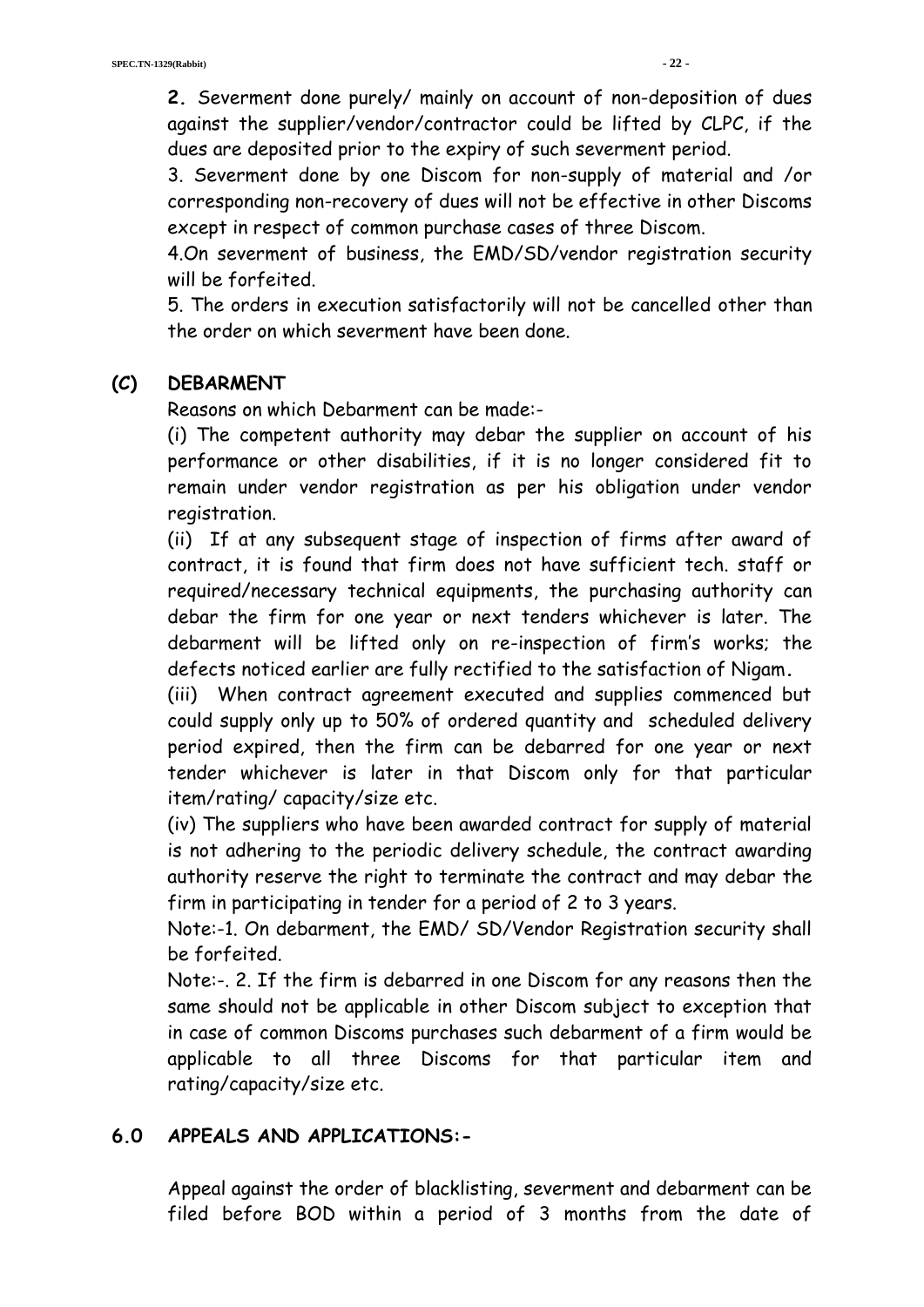intimation. The letter of appeal will be addressed to the order placing authority. Who will process the case for placing the matter in B.O.D. with in a period 60 days. The BOD may reduce or waive the penalty, if sufficient reasons/supporting documents are furnished by the supplier.

# **GENERAL CONDITIONS : - (ALL CONDITIONS BE DULY SIGNED & SEALED)**

- I) The bidder shall clearly indicate the deviations such as `Technical Deviation & Commercial Deviations' in the prescribed proforma only. The deviations indicated elsewhere in the bid shall not be accepted.
- II) The bidder must clearly fill up each and every particular of guaranteed technical particulars annexed with Technical Specifications otherwise he will be responsible for Technical Non-responsiveness.
- III) All documents required in the prescribed format are to be furnished along with the bid itself only except an attested copy of BIS license (wherever it is required), failing which the bid will be summarily rejected.
- IV) However, a copy of BIS License may be submitted by the bidder up to the official working hours of one working day prior to the schedule / notified date of opening of price bid.

-----------------------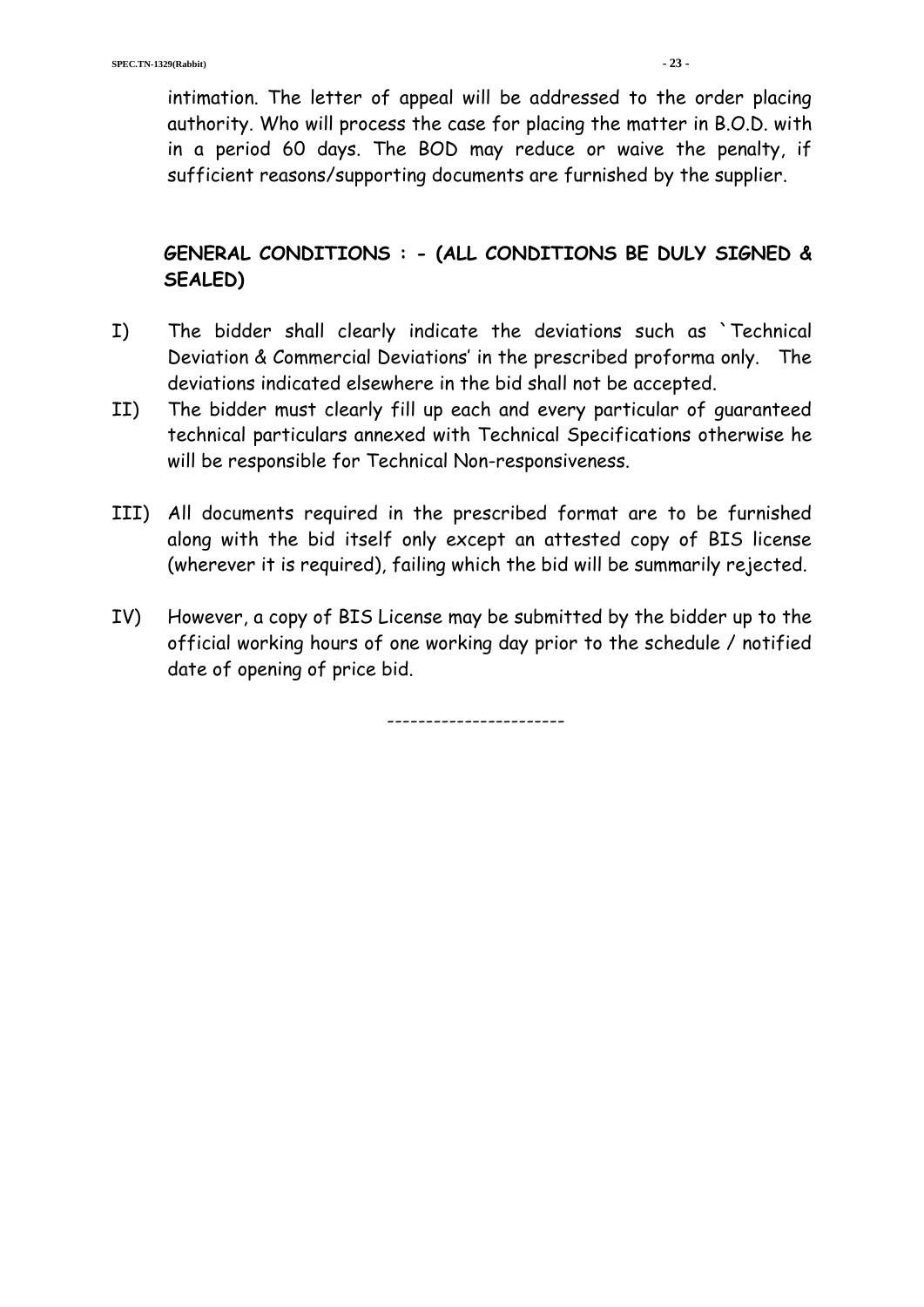#### **Schedule-IV A**

#### **ITEM - ACSR Rabbit Conductor.**

#### **Must be filled in by the bidder and attached with Technical Bid**

To,

The Superintending Engineer (MM&C), Jodhpur Vidyut Vitran Nigam Limited, Jodhpur.

Dear Sir,

With reference to your invitation to bid against specification No. **JdVVNL/SE(MM&C)/EIIAII/TN-1329**, we agree to supply the following quantity:

| S.<br>No. | <b>Particulars of Items</b>  | <b>Bid</b><br>Quantity<br>(KMS.) | Qty.<br><b>Offered</b><br>(KMS.) | <b>Justification of</b><br>quantity offered as<br>per Qualifying<br><b>Requirement</b> |
|-----------|------------------------------|----------------------------------|----------------------------------|----------------------------------------------------------------------------------------|
| 1.        |                              |                                  | 4.                               |                                                                                        |
|           | <b>ACSR Rabbit Conductor</b> | 1,771                            |                                  |                                                                                        |

- 1. The offer is valid for a period of 120 days from the next date of opening of Techno-Commercial Bid.
- 2. The prices are variable with **base date 1<sup>st</sup> day of one month prior to the date of opening of technical bid**. .
- 3. It is noted that the quantity as mentioned in the specification are approximate and we agree to supply any quantity as per your requirement.
- 4. The delivery shall strictly be in accordance with our delivery schedule as given in Schedule – VIII of this specification. In case we fail to deliver the materials as indicated in the clause No.1.23 of GCC (Schedule-II), we are liable to pay recovery for delay in delivery as per clause No.1.24 of this Schedule-II of this specification. The material shall conform to your specification No. **JdVVNL/SE(MM&C)/EIIAII/TN-1329** and as per relevant ISS in all respect.
- 5. We confirm that we agree to all the terms & conditions as well as the technical stipulation of your specification No. **JdVVNL/SE(MM&C)/EIIAII/TN-1329** and there are no deviations other than as specified in the Schedule-III, V & VI (A & B).

 **Yours faithfully,** 

 **Signature of bidder with stamp Dated**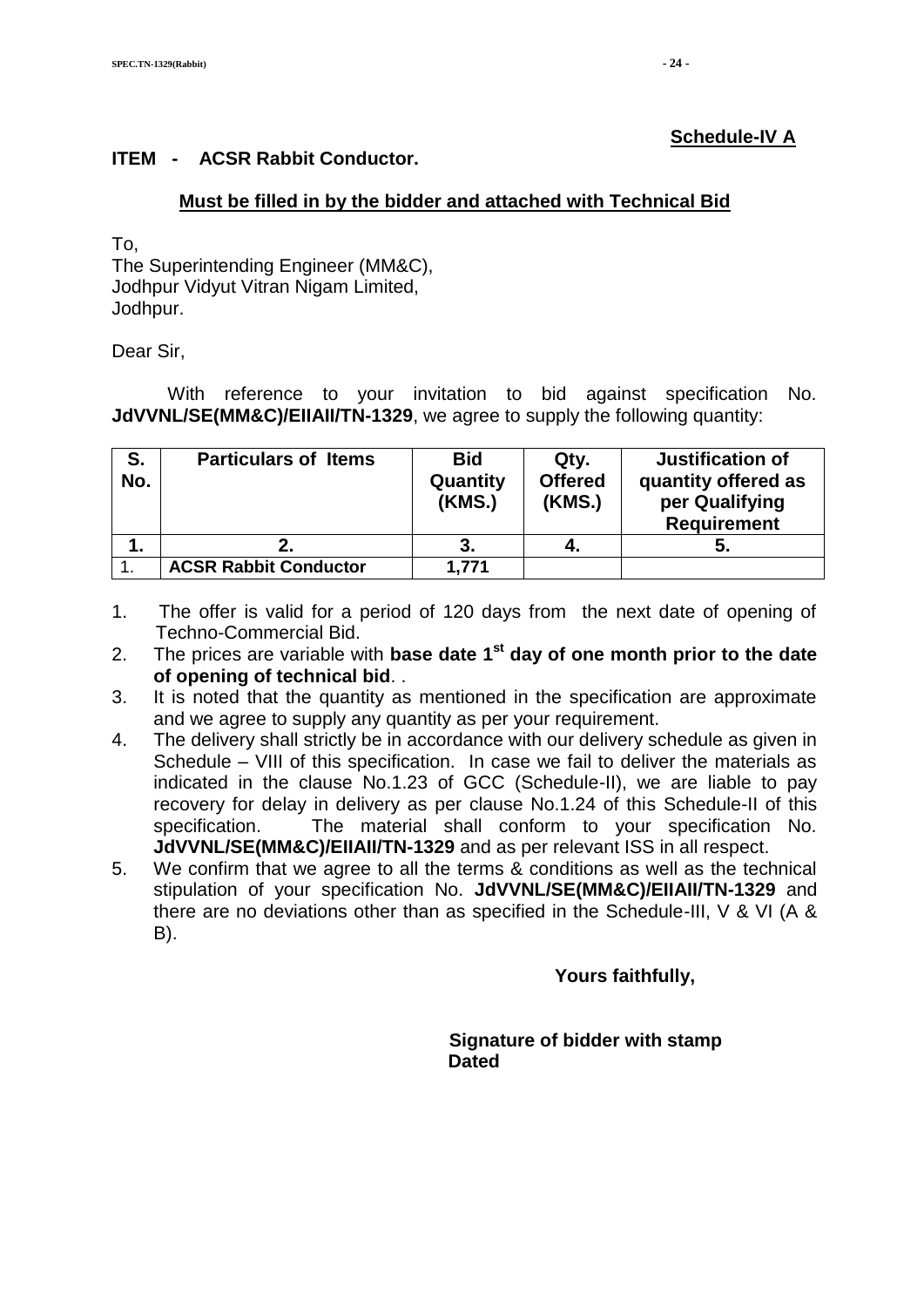# **Schedule – V TN-1329**



Statement of guaranteed technical particulars and other performance data for supply of ……………………………………….. (Name of material) against specification no..………………………..

S.No. Particulars of technical & other performance data guaranteed.

Certified that we agree to all the aforesaid technical particulars and other performance data except following :-

| S.No. | Particulars of technical & other | Reasons for           |
|-------|----------------------------------|-----------------------|
|       | Performance data                 | deviations/departure. |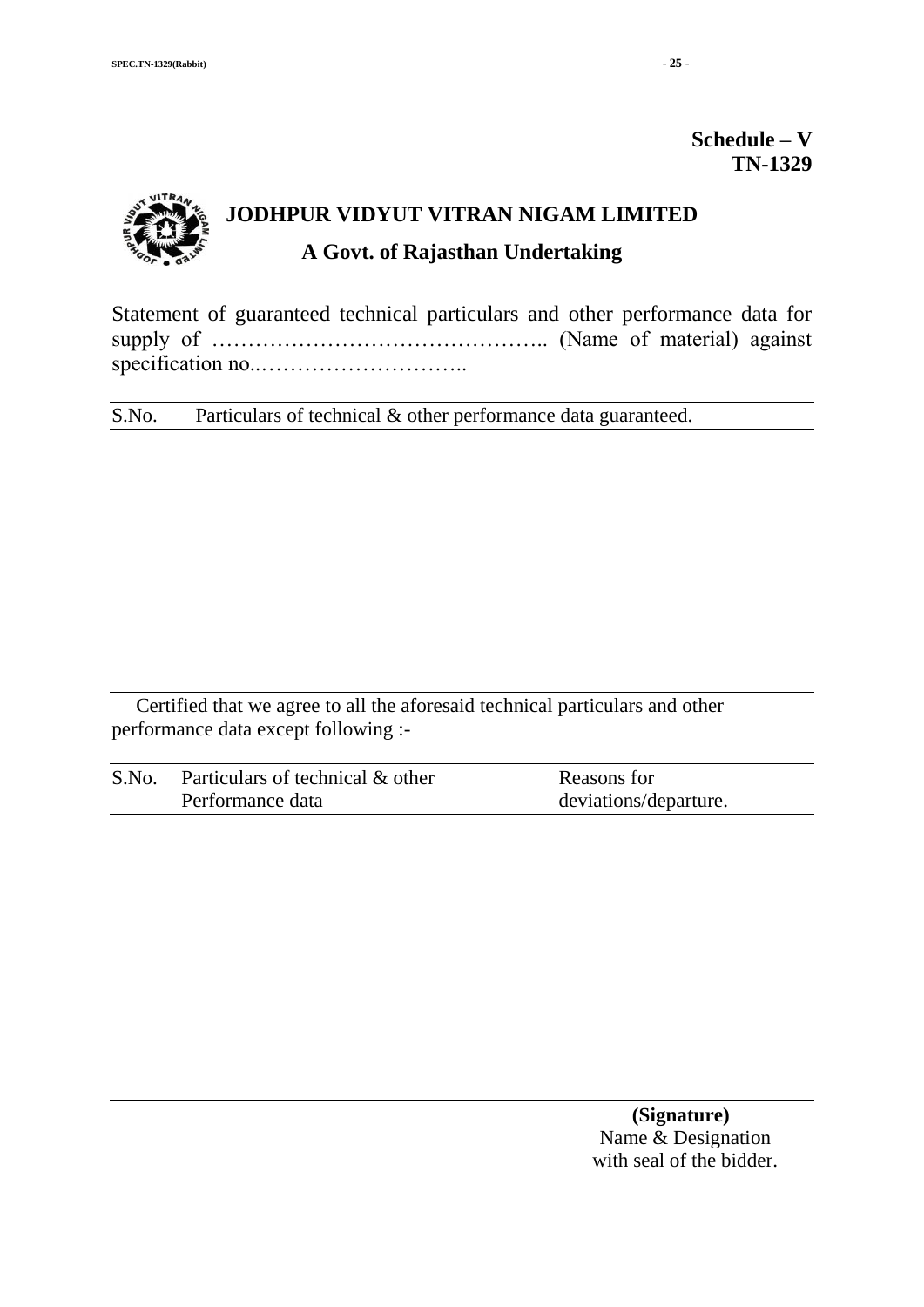#### **SCHEDULE-V-A**

#### **GUARANTEED TECHNICAL PARTICULARS OF ACSR RABBIT CONDUCTOR**

| S.NO. PARTICULARS | <b>ACSR Rabbit Conductor</b> |
|-------------------|------------------------------|
|                   |                              |

1. Manufacturer's name

 Office address Work's address

 Telephonic address **Telephone**  Fax **Telex** Name of Contact Person

- 2. Code Name
- 3. Standard according to which the conductor will be manufactured and tested.
- 4. Whether conductor offered bears BIS standard mark. If yes, furnish copy of registration certificate of Bureau of Indian Standards.
- 5. Aluminium wires used in the construction of aluminium conductors galvanized reinforced (ACSR) as per tables of IS;398(Part.2)/1996
	- a) Diameter in mm :
		- i) Nominal
		- ii) Minimum
		- iii) Maximum
	- b) Cross sectional area of nominal Diameter wire (Sq. mm.)
	- c) Mass (Kg./Km.)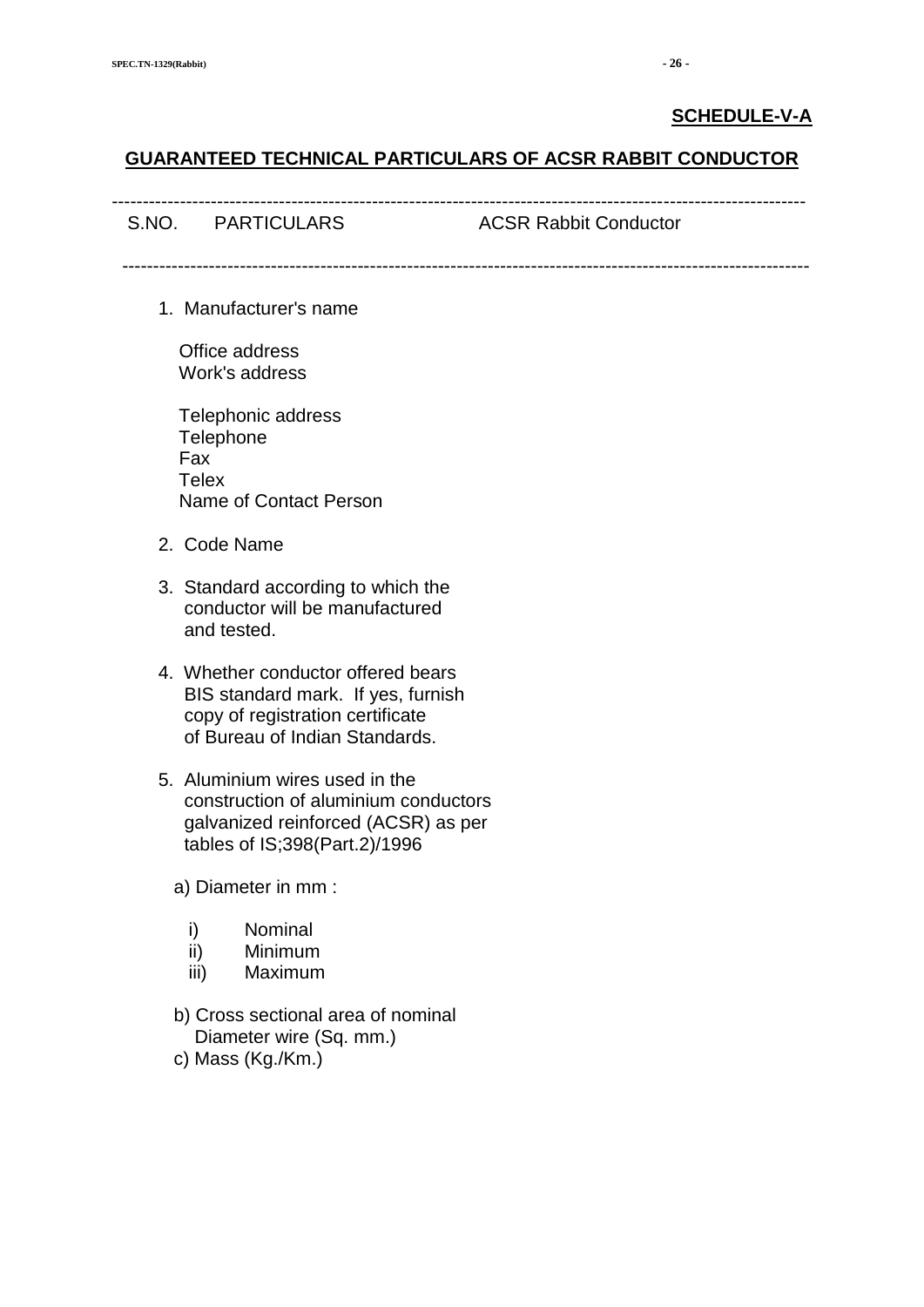#### S.NO. PARTICULARS ACSR Rabbit Conductor

----------------------------------------------------------------------------------------------------------------

---------------------------------------------------------------------------------------------------------------

- d) Resistance at 20 Deg. C. Maximum (Ohms./Km.)
- e) Breaking load (Min.) i) Before Stranding (KN) ii) After Stranding (KN)
	-
- 6. Steel wire used in construction of aluminium conductors, galvanized steel reinforced (ACSR) as per tables of IS:398(Pt.2)/1996
- a) Diameter :
	- i) Nominal (mm)
	- ii) Minimum (mm)
- iii) Maximum (mm)
- b) Cross sectional area of nominal diameter wire (Sq.mm.)
- c) Mass (Kg./Km.)
- d) Breaking load (Min.)
	- i) Before Stranding (KN)
	- ii) After Stranding (KN)
- 7. Aluminium conductor galvanized steel reinforced as per tables of IS:398 (Part.2)/1996 :
	- a) Nominal Al. area (Sq.mm.)
	- b) Stranding and wire dia.
		- i) Aluminium (mm)
		- ii) Steel (mm)
	- c) Sectional area of Al. sq.mm.
	- d) Total sectional area sq.mm.
	- e) Approx. overall diameter mm.
	- f) Approx. Mass (Kg./Km.).
	- g) Calculated resistance at 20 Deg. C. (Max.)(Ohms./Km.)
	- h) Approximate calculated breaking load (KN)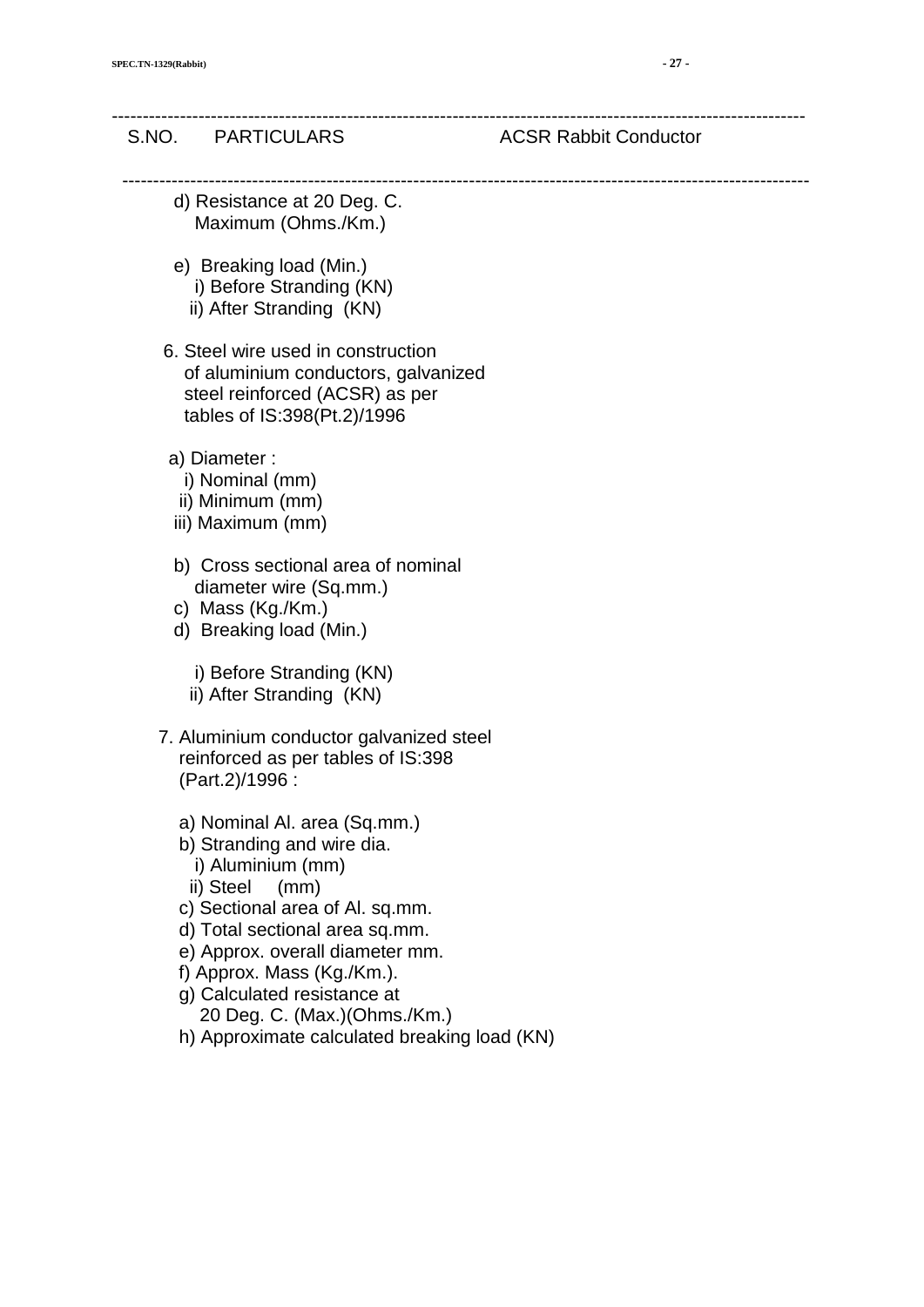|     | S.NO. PARTICULARS                                                                                                                                                             | <b>ACSR Rabbit Conductor</b> |
|-----|-------------------------------------------------------------------------------------------------------------------------------------------------------------------------------|------------------------------|
|     | 8. a) Zinc coating of steel wire IS:4826/<br>1979 with latest amendments.                                                                                                     |                              |
|     | i) No. of one minute dip.<br>ii) No. of half minute dip.                                                                                                                      |                              |
|     | b) Minimum weight of Zinc Coating<br>Gm./Sq. mtr.                                                                                                                             |                              |
| 9.  | Standard length in Meter                                                                                                                                                      |                              |
| 10. | No. of the short lengths as per<br>Clause No.8 of specification of<br>Schedule-III                                                                                            |                              |
|     | 11. Total length in one drum                                                                                                                                                  |                              |
|     | 12. Net Mass of conductor in one drum (Kg.)                                                                                                                                   |                              |
|     | 13. Tare Mass of the drum with lagging (Kg.)                                                                                                                                  |                              |
| 14. | Gross Weight of the drum including weight<br>of the conductor (Kg.)                                                                                                           |                              |
| 15. | Wooden Drums for ACSR `<br>Conductor:                                                                                                                                         |                              |
|     | i) Flange dia.                                                                                                                                                                |                              |
|     | ii) Barrel dia.                                                                                                                                                               |                              |
|     | iii)Traverse                                                                                                                                                                  |                              |
|     | 16. Space between outer layer of<br>Conductor and Inner surface of<br>the external protective lagging of<br>the drum after winding complete<br>quantity of conductor in drum. |                              |
|     | 17. Other particulars if any.                                                                                                                                                 |                              |

SIGNATURE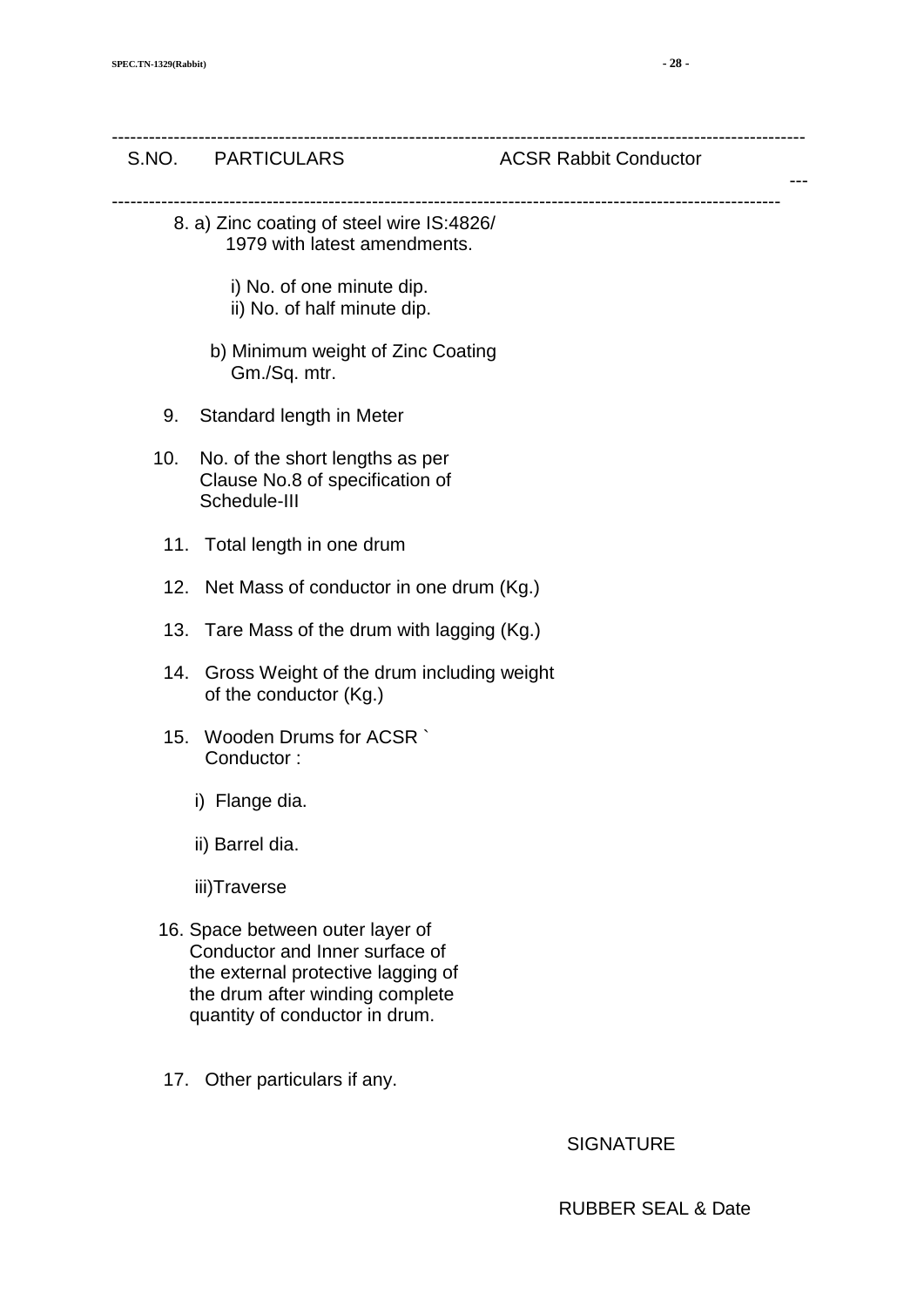**Schedule – VI (A)**



# **JODHPUR VIDYUT VITRAN NIGAM LIMITED A Govt. of Rajasthan Undertaking**

# **DEPARTURE/DEVIATION FROM TECHNICAL SPECIFICATION**

The bidder shall state under this schedule the departure from the Purchaser's specification in respect of technical is as under:-

S.No. Main Deviations from Technical Specification.

Certified that we agree to all the technical specification of the NIT except for the deviation to the extent indicated above.

> **(Signature)** Name & Designation with seal of the bidder.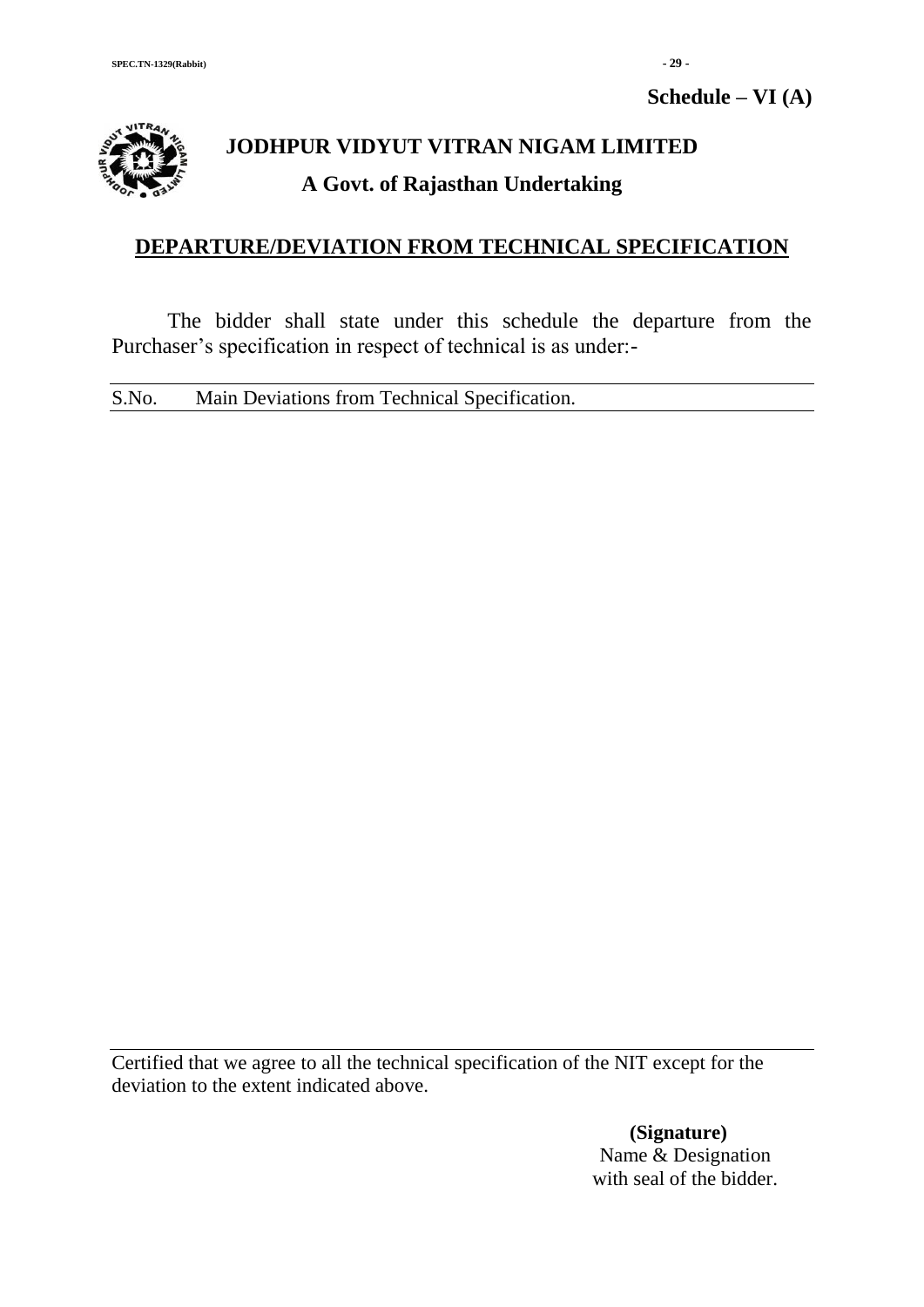**Schedule – VI (B)**

# **JODHPUR VIDYUT VITRAN NIGAM LIMITED**

# **A Govt. of Rajasthan Undertaking DEPARTURE FROM COMMERCIAL TERMS & CONDITIONS OF THE SPECIFICATION**

The bidder shall state under this schedule the departure from the Purchaser's specification in respect of Commercial terms & conditions:-

S.No. Main Deviations from Specification.

Certified that we agree to all the commercial terms & conditions as laid down in General Conditions of Contract to the specification except for the deviation to the extent indicated above.

> **(Signature)** Name & Designation with seal of the bidder.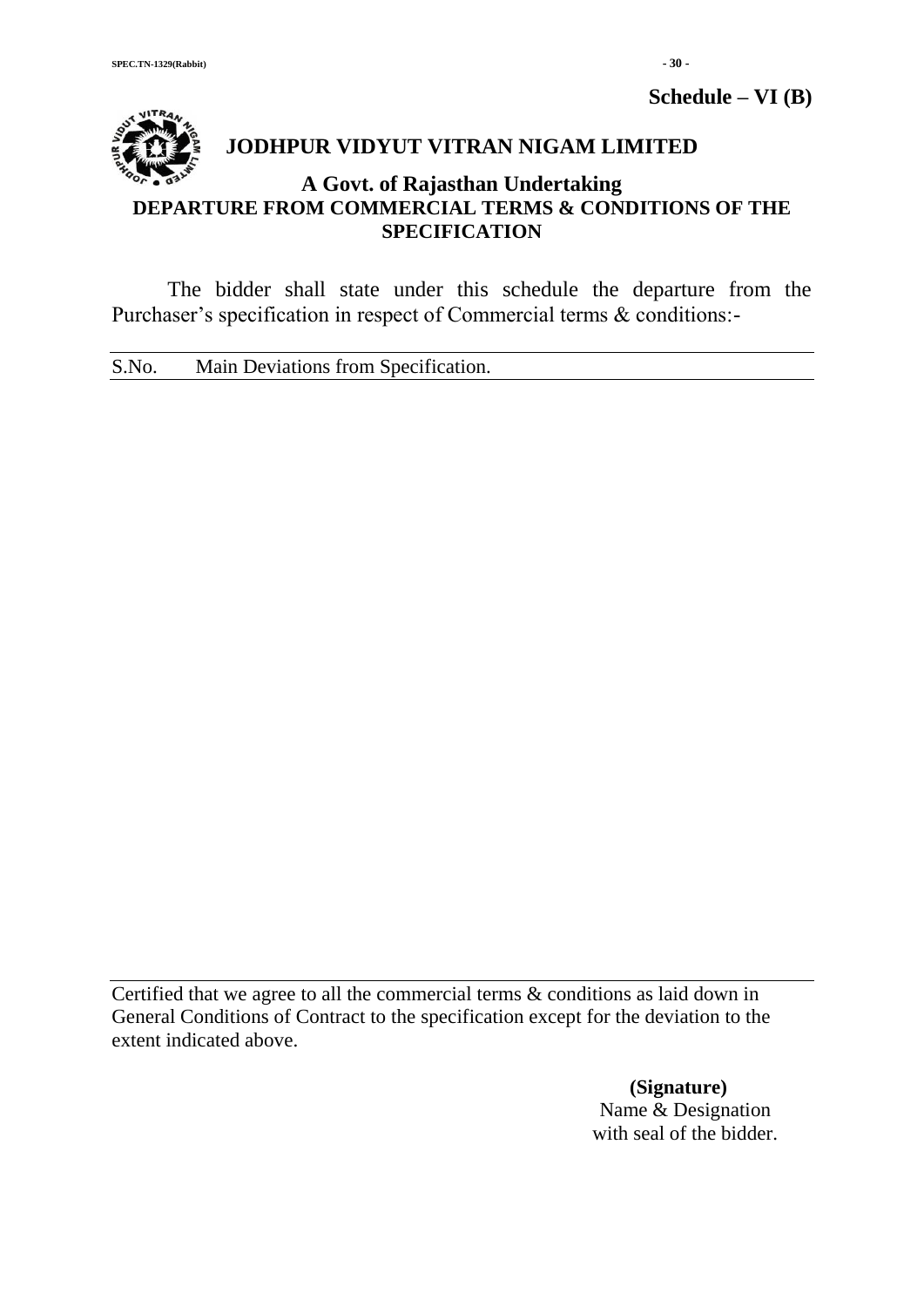

# **JODHPUR VIDYUT VITRAN NIGAM LIMITED**

# **A Govt. of Rajasthan Undertaking LIST OF PAST SUPPLIES**

The bidder shall state under this schedule whether material and equipments, similar to those offered in the tender have been previously supplied by him. A list shall be given of such orders executed by him together with information regarding the names of purchasing organizations, quantities supplied and when the supplies were effected. This list should be in form given below:-

| S.No. Detailed particulars Qty in<br>of items supplied | Km. | & Date | Order No. Name & details<br>of purchasing authority Completion | Date of |
|--------------------------------------------------------|-----|--------|----------------------------------------------------------------|---------|
|                                                        |     |        |                                                                |         |

| If executed partially<br>to be mentioned<br>$Qty.$ in $Km$ ) | whether still<br>to be executed | Delivery<br>stipulated in<br>order | Remarks |
|--------------------------------------------------------------|---------------------------------|------------------------------------|---------|
|                                                              |                                 |                                    |         |

**Note:** Separate schedules are to be furnished by the bidder for past supply to the JdVVNL, Jaipur other State Electricity Boards and other Departments /Organizations.

> **(Signature)** Name & Designation with seal of the bidder.

**Schedule – VII**

 **TN-1329**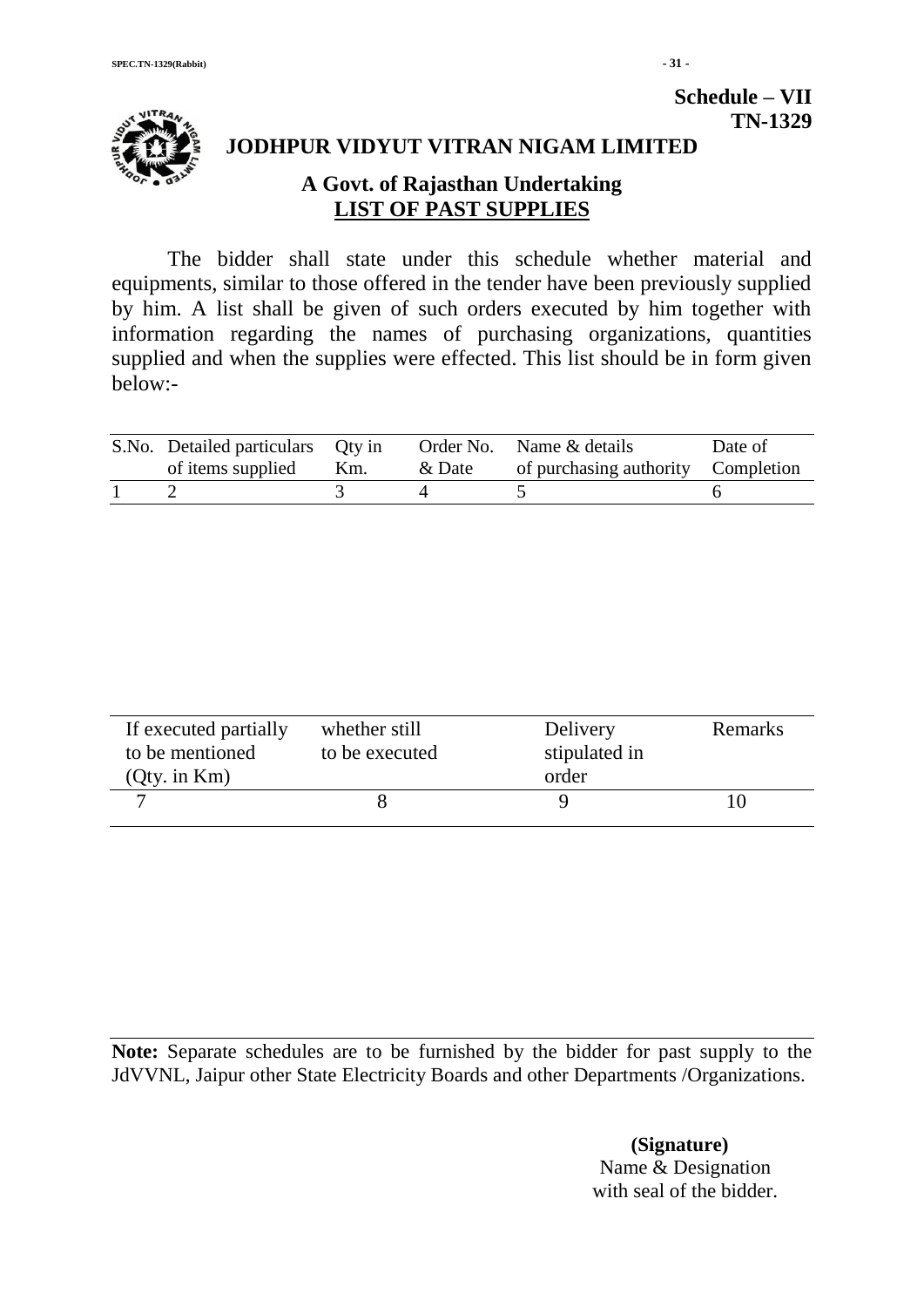#### **SCHEDULE-VIIA**

#### **TN-1329**

#### **TO WHOMSOEVER IT MAY CONCERN**

This is to certify that M/s. \_\_\_\_\_\_\_\_\_\_\_\_\_\_\_\_\_\_\_\_\_\_\_\_\_\_\_\_\_\_\_\_\_\_\_\_(Complete with address) have manufactured and supplied the goods / equipments / material during the following financial year(s) to the Electrical Utilities / Government Departments / Discoms/ SEBs as detailed out below:

| S.No | <b>Financial</b><br>year in<br>which | <b>Detailed</b><br><b>Particulars</b><br>of item $(s)$ | Name and<br>particulars of<br>purchasing | Order No. &<br>date against<br>which item $(s)$ | Unit | <b>Ordered</b> |               | Actual<br><b>Supplied</b><br>up to |               | <b>Remarks</b> |
|------|--------------------------------------|--------------------------------------------------------|------------------------------------------|-------------------------------------------------|------|----------------|---------------|------------------------------------|---------------|----------------|
|      | material<br>supplied                 | supplied                                               | authority                                | supplied                                        |      | Quantity       | (Rs)<br>Value | Quantity                           | (Rs)<br>Value |                |
|      | 2                                    | 3                                                      | 4                                        | 5                                               | 6    | 7              | 8             | 9                                  | 10            | 11             |
|      |                                      |                                                        |                                          |                                                 |      |                |               |                                    |               |                |
|      |                                      |                                                        |                                          |                                                 |      |                |               |                                    |               |                |
|      |                                      |                                                        |                                          |                                                 |      |                |               |                                    |               |                |

**Signature** With Seal of the Bidder

> Signature of C.A Name & Designation Name : Address:

Date **Date** Place\_\_\_\_\_\_\_\_\_\_\_\_\_

Membership No:

The above particulars are true and correct based on explanations, records and books of accounts produced before us. Further the above certificate issued on the request of the company.

CA Firm (\_\_\_\_\_\_\_\_\_\_\_\_\_\_\_\_\_\_\_\_)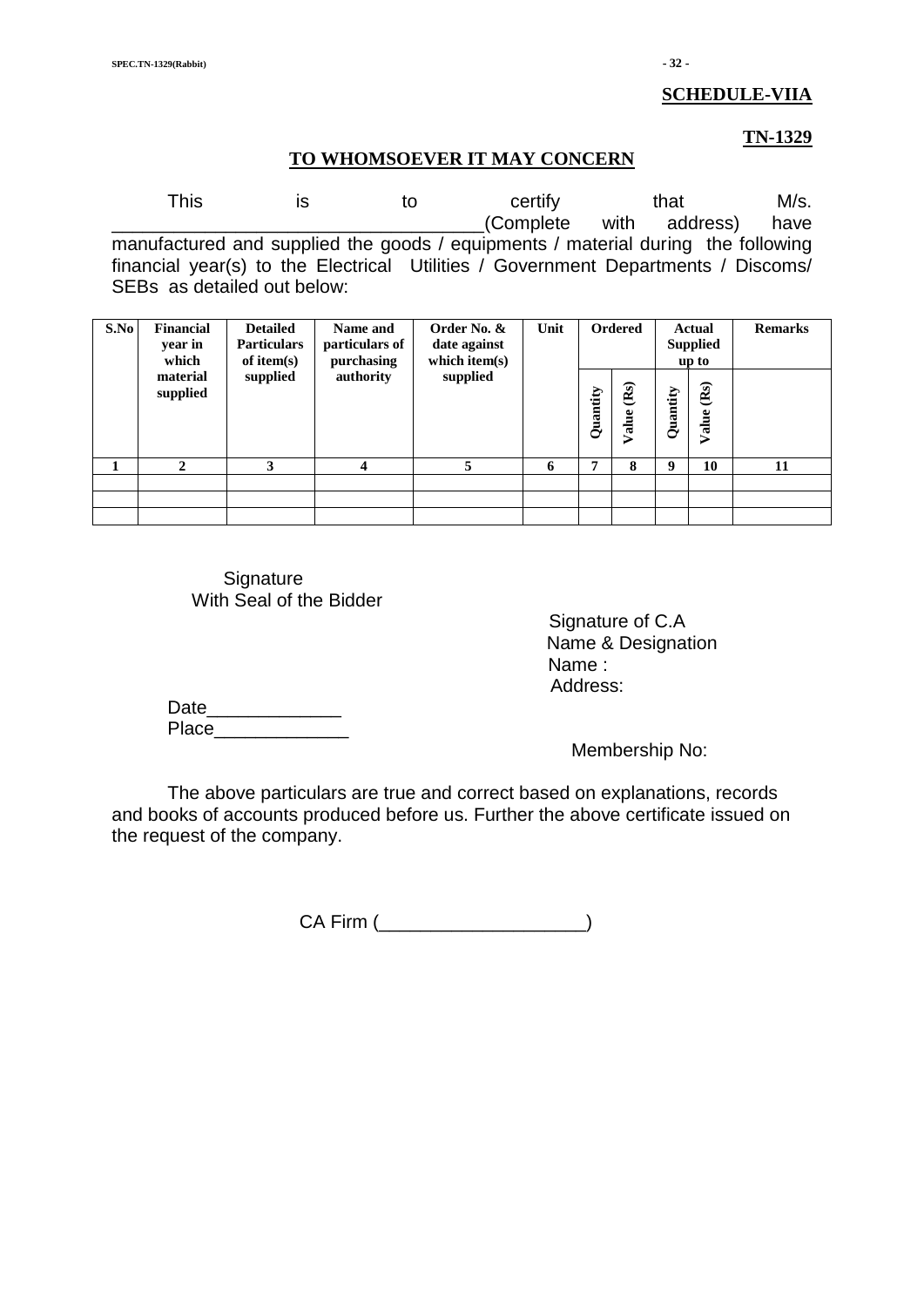#### **SCHEDUE-VIII TN-1329**

# **JODHPUR VIDYUT VITRAN NIGAM LIMITED**

#### **DELIVERY SCHEDULE**

#### **PART – A**

The delivery Schedule of the material by the Purchaser Officer is as mentioned hereunder:-

| S.<br><b>No</b> | <b>Particular Of Material</b>                        |                                | <b>Commencement</b><br><b>Period</b>                 | <b>Rate of Supply</b><br>per Month  | <b>Period for</b><br><b>Completion</b><br>of delivery of<br><b>Entire</b><br>material |
|-----------------|------------------------------------------------------|--------------------------------|------------------------------------------------------|-------------------------------------|---------------------------------------------------------------------------------------|
| $\mathbf 1$ .   | <b>ACSR</b><br>Conductor<br>Specification<br>TN-1329 | Rabbit<br>as<br>per<br>against | After 30 Days<br>from the date of<br>receipt of P.O. | At equal<br>monthly<br>installment. | 09(Nine)<br><b>Months</b><br>thereafter.                                              |

**Note –** In case ordered quantity is different than quoted quantity, then monthly delivery shall be adjusted proportionately. **Tenders in which monthly delivery schedule as above is not indicated, shall be considered as NON-RESPONSIVE.**

#### **PART - B**

In case bidder deviates from the delivery schedule mentioned by the purchaser in Part-A, then the delivery Schedule of the material by the bidder shall be indicated / mentioned as under:-

| S.<br><b>No</b> | <b>Particular Of Material</b> | <b>Commencement</b><br><b>Period</b> | <b>Rate Of</b><br><b>Supply per</b><br><b>Month</b> | <b>Period for Completion</b><br>of delivery of Entire<br>material |
|-----------------|-------------------------------|--------------------------------------|-----------------------------------------------------|-------------------------------------------------------------------|
|                 |                               |                                      |                                                     |                                                                   |

 **Note**: (i) During the commencement period, the process of model assembly and submission of B.O.M. for approval shall be got completed. (ii)During the commencement period the contractual formalities shall be got completed.

> **Signature Name & Designation With Seal of the Bidder**